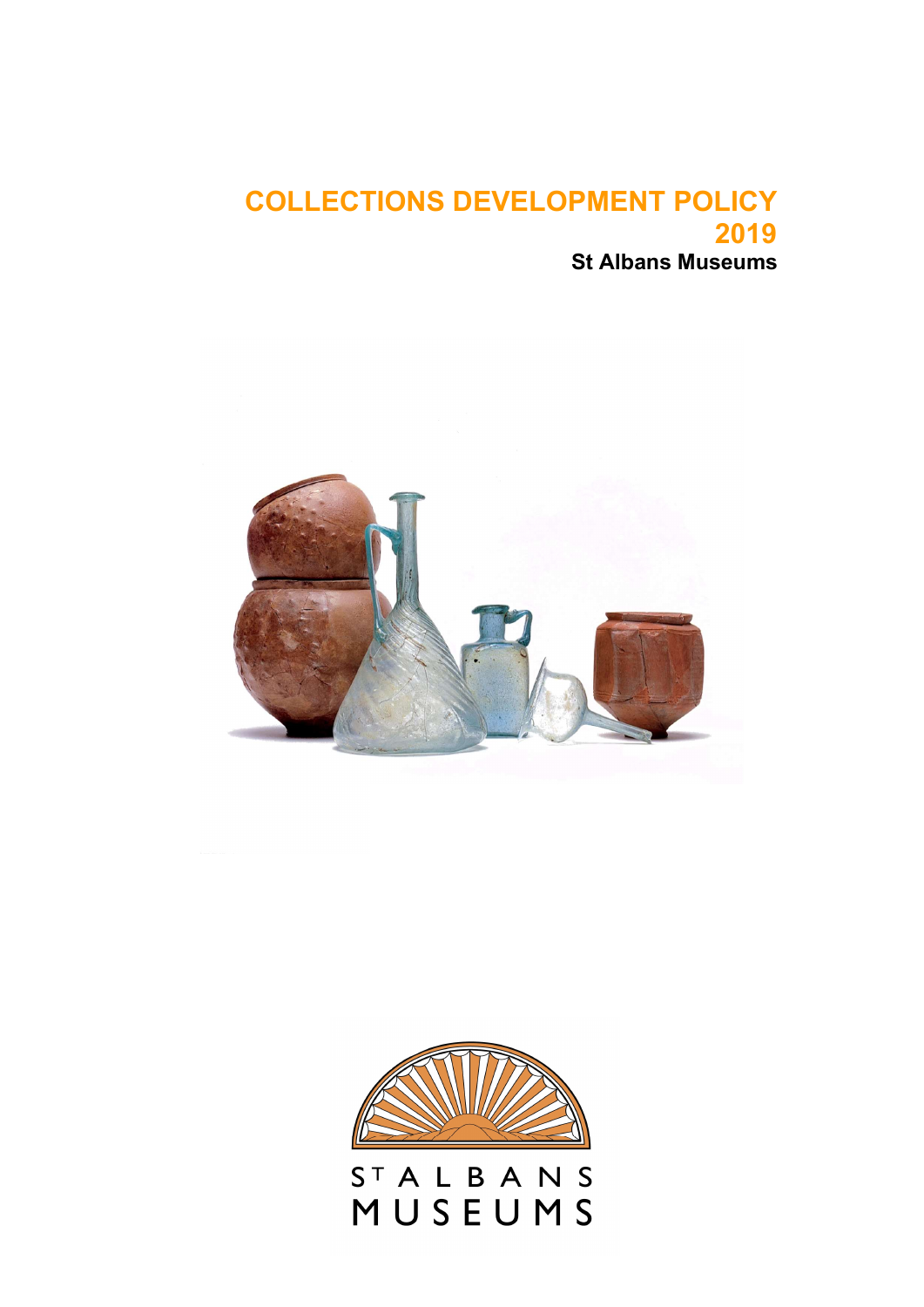#### Name of museum:

St Albans Museums

St Albans Museums is a directly provided service of St Albans City & District Council ['the governing body']. There are two museums, Verulamium Museum and St Albans Museum + Gallery, in the meaning of the Accreditation Standard published by Arts Council England. The service also manages historic properties: St Albans Clock Tower; Sopwell Ruins and the Roman Mosaic (or 'Hypocaust') in Verulamium Park.

#### Name of governing body:

St Albans City & District Council

#### Date on which this policy was approved by governing body:

14<sup>th</sup> August 2019

Policy using new template then approved on the 25<sup>th</sup> October 2019 by the delegated power of the Museum Manager, St Albans City & District Council.

#### Policy review procedure:

The collections development policy will be published and reviewed from time to time, at least once every five years.

#### Date at which this policy is due for review:

Initial review 31st March 2020 Full review 31st March 2024

Arts Council England will be notified of any changes to the collections development policy, and the implications of any such changes for the future of collections.

 $x$  Khlanen

Kate Warren Museum Manager

Date: 25 October 2019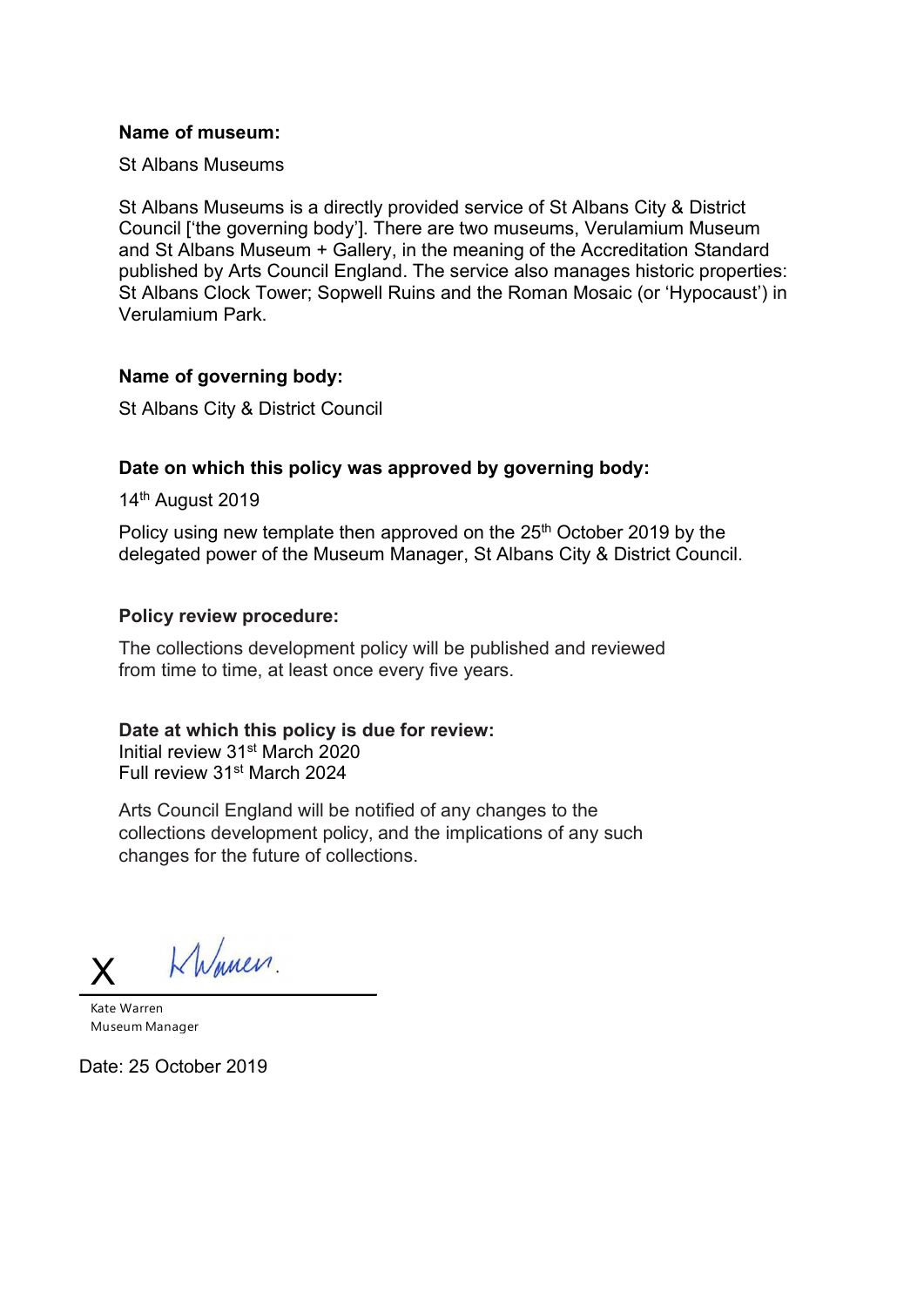# GENERAL STATEMENTS OF ACQUISITION AND DISPOSAL POLICY

- 1. Relationship to other relevant policies/plans of the organisation
- 2. History of the collections
- 3. An overview of current collections
- 4. Themes and priorities for future collecting
- 5. Themes and priorities for rationalisation and disposal
- 6. Legal and ethical framework for acquisition and disposal of items
- 7. Collecting policies of other museums
- 8. Archival holdings
- 9. Acquisition
- 10. Human remains
- 11. Biological and geological material
- 12. Archaeological material
- 13. Exceptions
- 14. Spoilation
- 15. The Repatriation and Restitution of objects and human remains
- 16. Disposal Proccedures

# SPECIFIC LOCAL POLICIES AND PROCEDURES

- 17. Acquisitions
- 18. Enquiries
- 19. Loans
- 20. Disposal
- 21. Archives
- 22. Archaeology
- 23. Natural Sciences
- 24. Social and local history
- 25. Education collection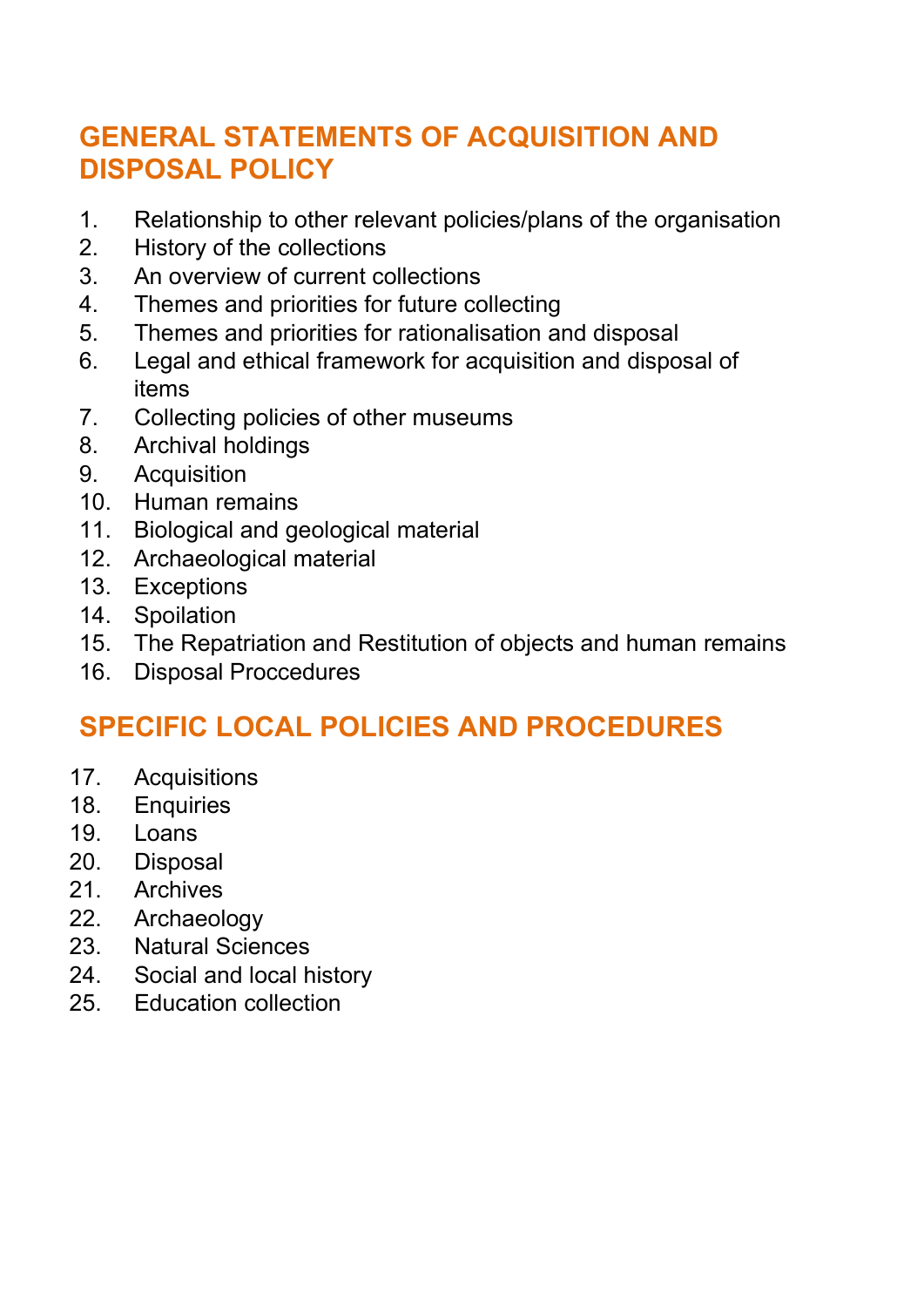# GENERAL STATEMENTS OF ACQUISITION AND DISPOSAL POLICY

#### Relationship to other relevant policies/  $\overline{1}$ plans of the organisation:

1.1 The museum's statement of purpose is:

St Albans Museums Service exists to safeguard the special heritage of St Albans and district, and share it widely. In doing so it has or will form substantial collections of artefacts, natural specimens, environmental samples, written records, and data.

In building a comprehensive record of the lives of the people of the City & District, St Albans Museums Service will seek to represent all elements of its community.

St Albans Museums Service is currently carrying out evaluation of its NLHF funded project to open the new St Albans Museum + Gallery and following this evaluation our Collections Development Policy may be amended and updated.

- 1.2 The governing body will ensure that both acquisition and disposal are carried out openly and with transparency.
- 1.3 By definition, the museum has a long-term purpose and holds collections in trust for the benefit of the public in relation to its stated objectives. The governing body therefore accepts the principle that sound curatorial reasons must be established before consideration is given to any acquisition to the collection, or the disposal of any items in the museum's collection.
- 1.4 The museum recognises its responsibility, when acquiring additions to its collections, to ensure that care of collections, documentation arrangements and use of collections will meet the requirements of the Museum Accreditation Standard. This includes using Spectrum primary procedures for collections management. It will take into account limitations on collecting imposed by such factors as staffing, storage and care of collection arrangements.
- **1.5** The museum will undertake due diligence and make every effort not to acquire, whether by purchase, gift, bequest or exchange, any object or specimen unless the governing body or responsible officer is satisfied that the museum can acquire a valid title to the item in question.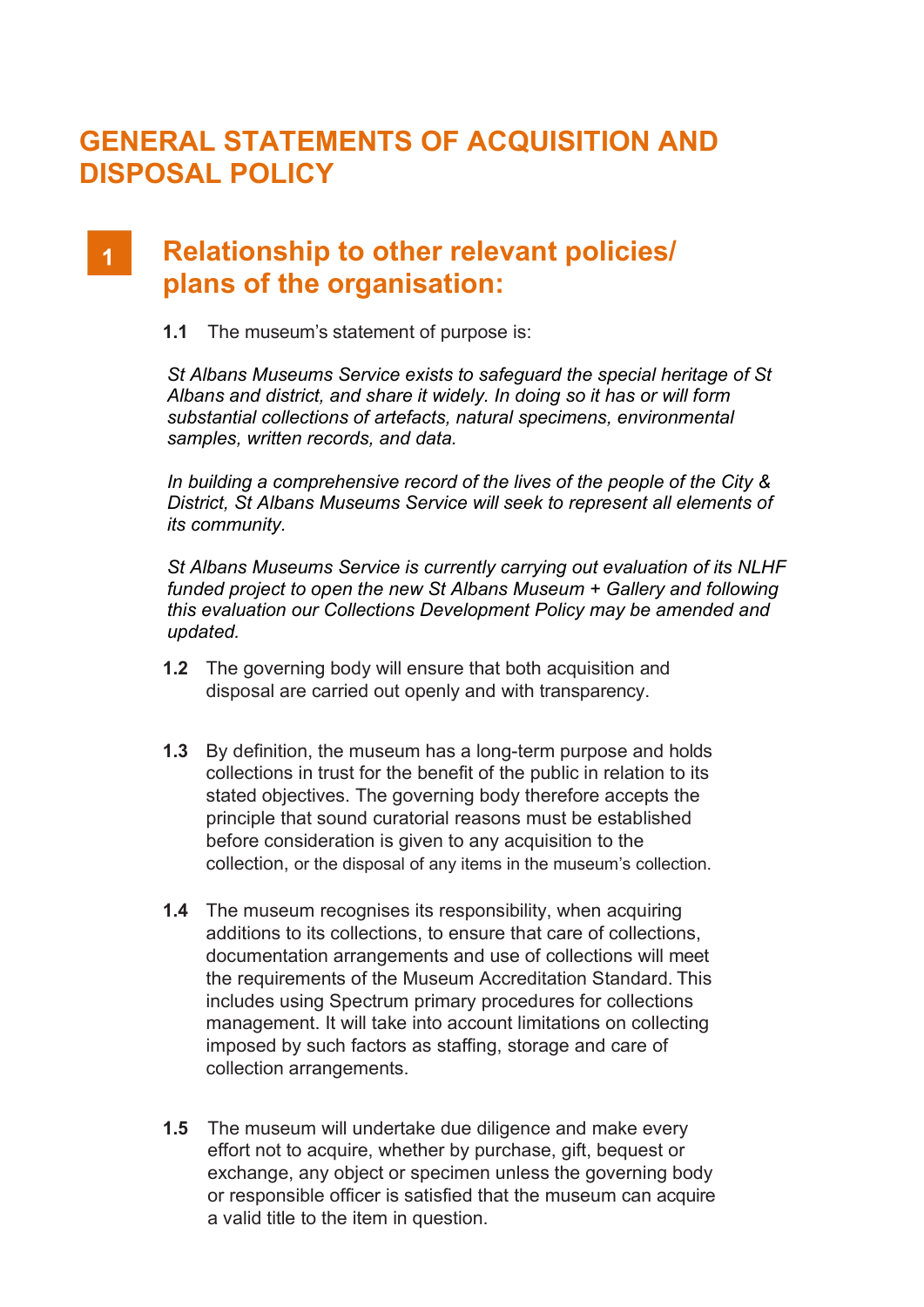**1.6** The museum will not undertake disposal motivated principally by financial reasons.

#### $2<sup>7</sup>$ History of the collections

St Albans Museums consists of two museums, St Albans Museum + Gallery and Verulamium Museum. St Albans Museum + Gallery opened in 2018 in the old St Albans Town Hall. It is the successor to the Museum of St Albans which was established in 1898 as the Hertfordshire County Museum.

St Albans Museum + Gallery's collections reflect the social history of St Albans, the Natural History of Hertfordshire and also include the Salaman Collection of Trade Tools, which is nationally significant.

The Verulamium Museum was established as the site museum of Iron Age and Roman Verulamium during the 1930s, following the archaeological excavations by Mortimer and Tessa Wheeler. It holds most of the excavated material discovered in the City and District of St Albans.

#### An overview of current collections  $3<sup>7</sup>$

The museum collection is owned by St Albans Museums Service, as part of St Albans City and District Council.

The existing collections, and policies for their future development, are described in more detail in sections 21-25. In summary, the main elements are:

- the residue of Sir John Evans' archaeological collections originally placed in the Hertfordshire County Museum [later Museum of St Albans]
- small quantities of local prehistoric archaeological material
- Late Iron Age and Roman archaeological finds from Verulamium and its hinterland within the City & District boundaries, an area of approximately 200  $km^2$ . The most significant finds are Late Iron Age burial, cemeteries, coinage and pottery, Roman mosaics and wall plasters, burials, and everyday objects from a type Romano-British town.
- the *in situ* Roman mosaic in Verulamium Park
- Archaeological material from the Late Saxon and later monastic and market town of St Albans
- the fifteenth-century town belfry, the only example in Britain, with its original great bell
- ruins of Sir Richard Lee's house on the site of Sopwell Nunnery, St Albans
- social history collections from the post-medieval thoroughfare, market, and commuter town of St Albans
- Hertfordshire-wide maps, prints, watercolours and drawings from the Lewis Evans collection, including comprehensive material for St Albans to 1900
- an extensive twentieth-century photographic record of St Albans & District, and nineteenth and twentieth century local ephemera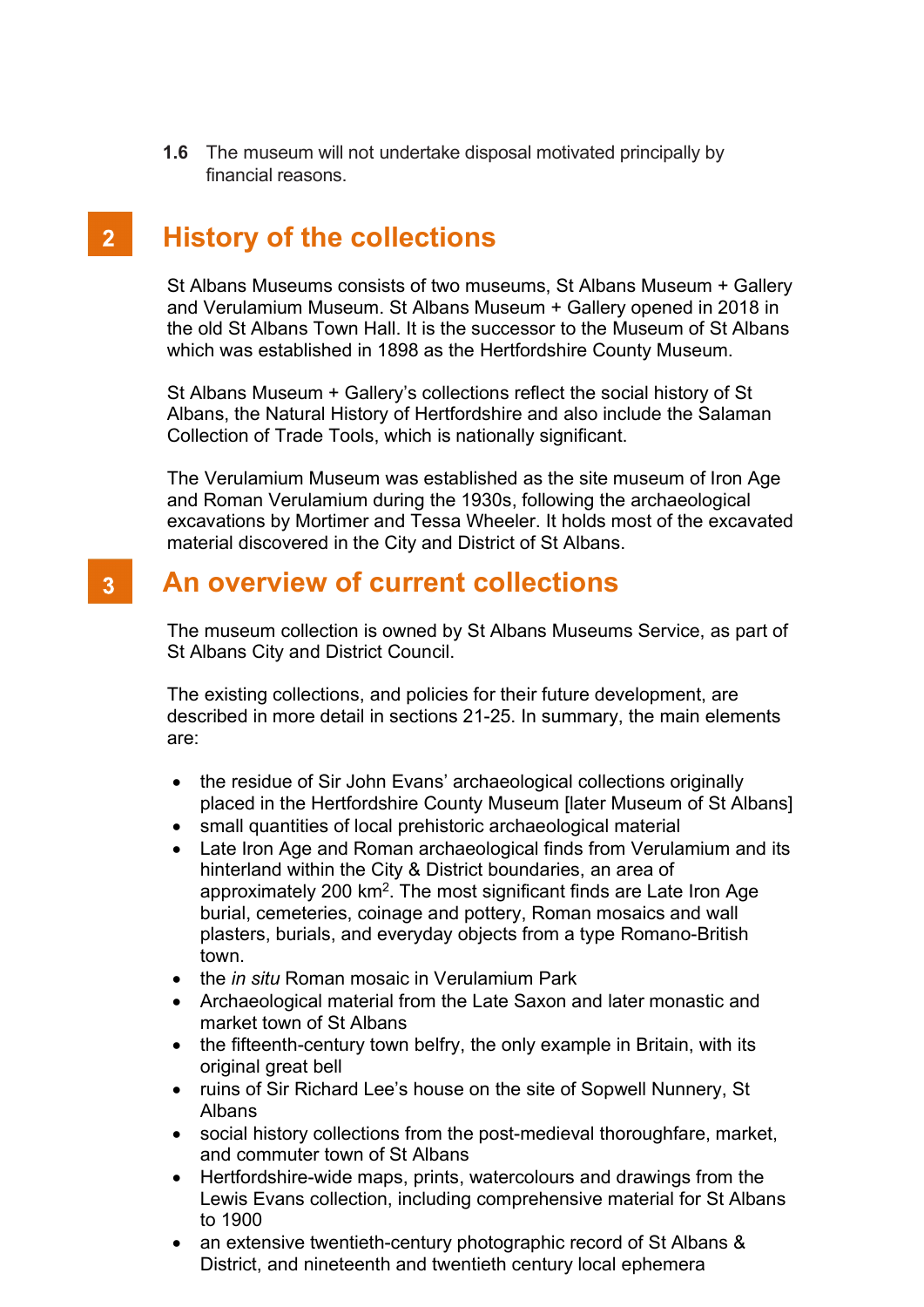- English trade tools of the period 1700-1950 comprising the Salaman Collection, an important partially published collection.
- the residue of geological, palaeontological, and natural history collections (now a closed collection)

#### Themes and priorities for future collecting  $\blacktriangle$

- 4.1 The museum recognises its responsibility, in acquiring additions to its collections, to ensure that care of collections, documentation arrangements and use of collections will meet the requirements of the Accreditation Standard. It will take into account limitations on collecting imposed by such factors as staffing, storage and care of collection arrangements.
- 4.2 Policies for the future development of the collections are described in more detail in sections 21-25, where closed elements of the collection are also identified.
- 4.3 The Museums Service normally restricts its collecting to the City & District of St Albans. Most collections arise from Verulamium and St Albans in the centre of the District. However the District is a modern political boundary rather than a historical or natural one. The Service may therefore occasionally collect material significant for the understanding and use of its own collections from adjoining districts. The Service will inform the relevant local museum or archive if it intends to collect outside the District, and not collect in competition with any other museum.
- 4.4 The Service may passively collect/accept material from adjoining districts with no Museum Service, or whose museums do not collect in a particular subject area, until such time as an acceptable Registered/Accredited Service is established in these areas, when active consideration will be given to the relocation of finds. In the past this practice has usually involved stray archaeological finds from adjacent districts where it seemed desirable that unusual or important material otherwise at risk should enter the public domain.
- 4.5 The Salaman Tool Collection was collected throughout England and parts of Wales, Scotland and Ireland. Occasional additions may be of national or even international material, but never in competition with other museums.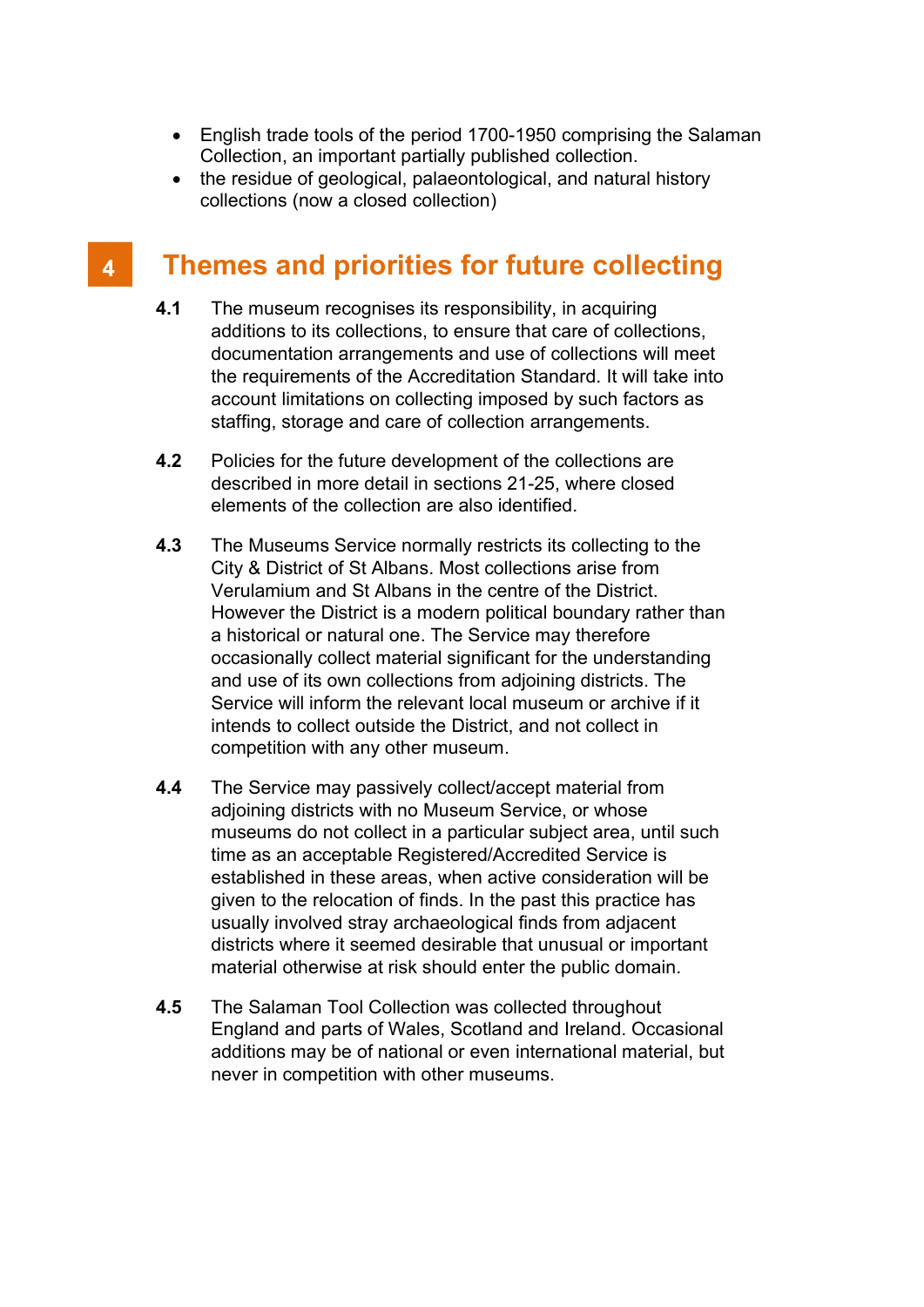# Themes and priorities for rationalisation and disposal

- 5.1 The museum recognises that the principles on which priorities for rationalisation and disposal are determined will be through a formal review process that identifies which collections are included and excluded from the review. The outcome of review and any subsequent rationalisation will not reduce the quality or significance of the collection and will result in a more useable, well managed collection.
- 5.2 The procedures used will meet professional standards. The process will be documented, open and transparent. There will be clear communication with key stakeholders about the outcomes and the process.
- 5.3 Each subject area within the museum's collections has its own priorities for rationalisation and disposal and these are described in more detail below in sections 21- 25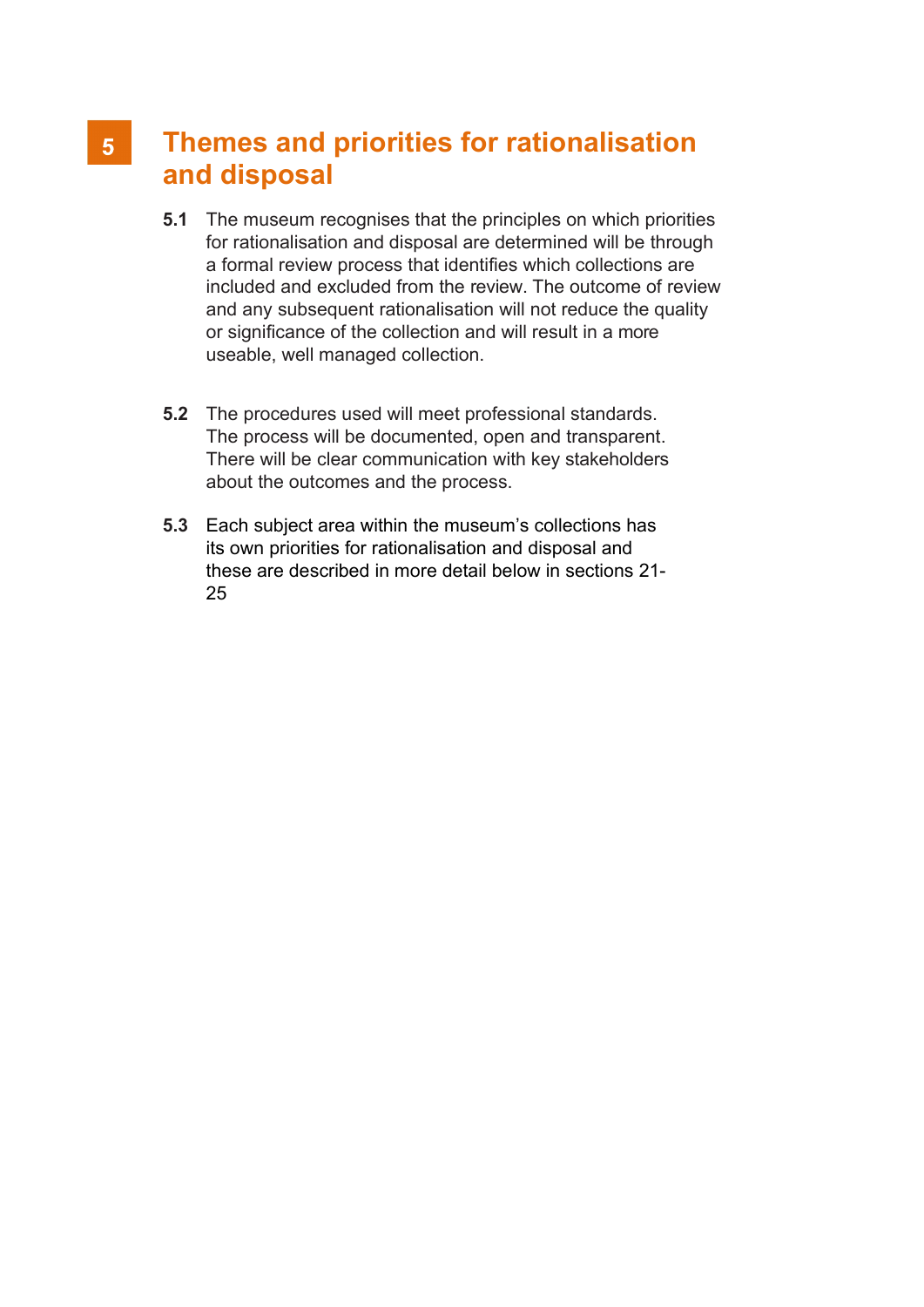## Legal and ethical framework for acquisition and disposal of items

**6.1** The museum recognises its responsibility to work within the parameters of the Museum Association Code of Ethics when considering acquisition and disposal.

# $\overline{7}$

# Collecting policies of other museums

- 7.1 The museum will take account of the collecting policies of other museums and other organisations collecting in the same or related areas or subject fields. It will consult with these organisations where conflicts of interest may arise or to define areas of specialism, in order to avoid unnecessary duplication and waste of resources.
- 7.2 Specific reference is made to the following museum(s)/organisation(s): Members of the Hertfordshire Association of Museums Hertfordshire Archives & Local Studies Museums Luton

#### Archival holdings  $8<sup>1</sup>$

As the museum holds archives, including photographs and printed ephemera, its governing body will be guided by the Code of Practice on Archives for Museums and Galleries in the United Kingdom (third edition, 2002).

### $6<sup>1</sup>$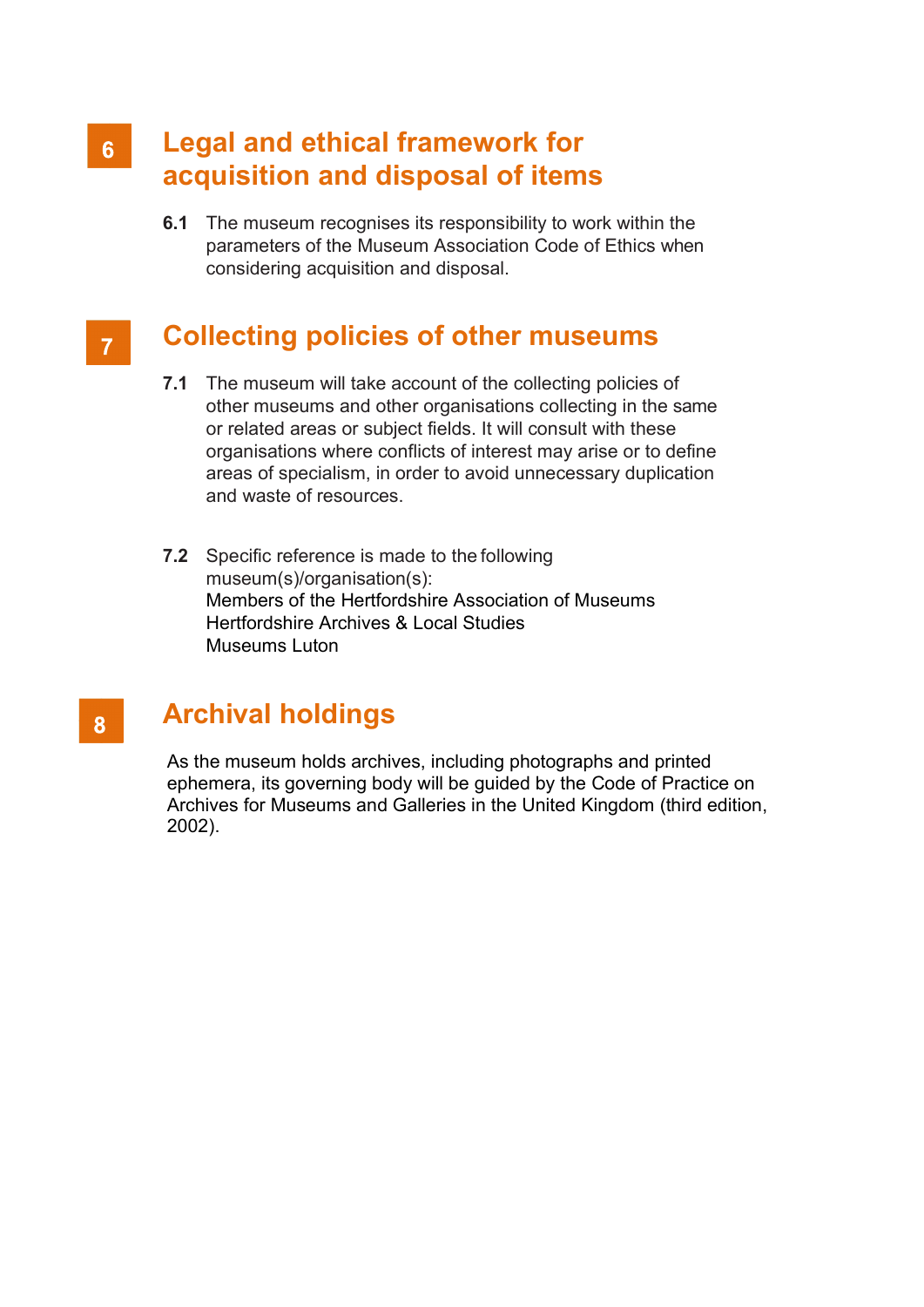# **Acquisition**

**9.1** The policy for agreeing acquisitions is:

Acquisitions are considered and approved by the Curators as responsible officers. Prospective acquisitions which bear significant resource implications will be reviewed by a working group staff including curators and other members of the museum team.

- 9.2 The museum will not acquire any object or specimen unless it is satisfied that the object or specimen has not been acquired in, or exported from, its country of origin (or any intermediate country in which it may have been legally owned) in violation of that country's laws. (For the purposes of this paragraph 'country of origin' includes the United Kingdom).
- 9.3 In accordance with the provisions of the UNESCO 1970 Convention on the Means of Prohibiting and Preventing the Illicit Import, Export and Transfer of Ownership of Cultural Property, which the UK ratified with effect from November 1 2002, and the Dealing in Cultural Objects (Offences) Act 2003, the museum will reject any items that have been illicitly traded. The governing body will be guided by the national guidance on the responsible acquisition of cultural property issued by the Department for Culture, Media and Sport in 2005.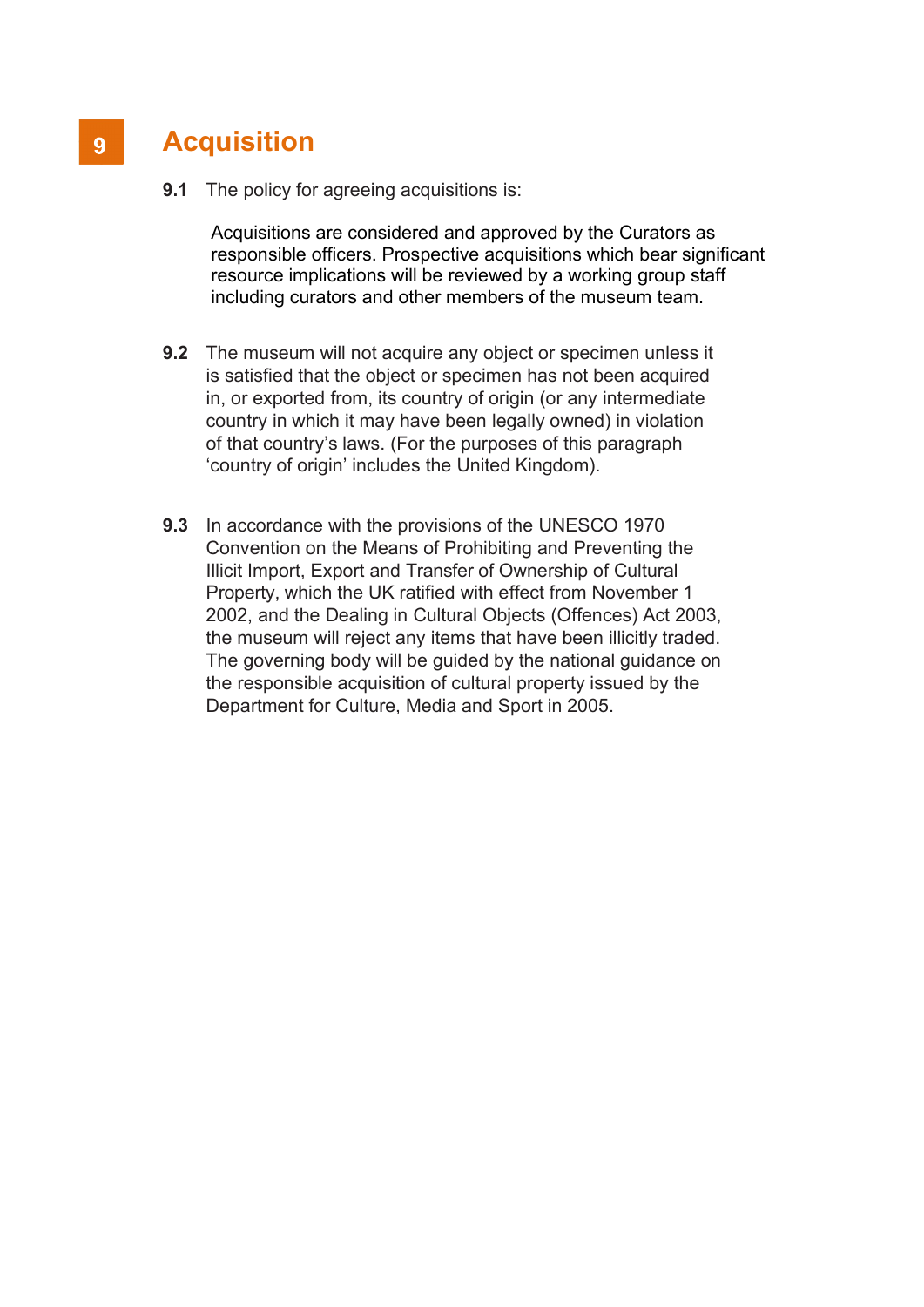# Human remains

 $10$ 

- 10.1 As the museum holds or intends to acquire human remains from any period, it will follow the procedures in the 'Guidance for the care of human remains in museums' issued by DCMS in 2005.
- 10.2 St Albans Museums Service will, under the terms of Home Office Exhumation Licences, store, study, and display human skeletal material from archaeological contexts within its collecting area. In the great majority of cases excavation will have been saved this material from damage/destruction or uncontrolled dispersal in the course of development. Normally material will be held in store until it can conveniently be studied; subsequently it will be reburied with appropriate rites. Samples may be retained for display or if they have strong pathological significance.
- 10.3 In these matters, and especially as regards the display of human remains, a sensitive approach will be maintained and current best practice in the archaeological and museum professions closely observed. Responsibility in this area lies with the Curator of Archaeology and the District Archaeologist

#### $11$ Biological and geological material

11.1 So far as biological and geological material is concerned, the museum will not acquire by any direct or indirect means any specimen that has been collected, sold or otherwise transferred in contravention of any national or international wildlife protection or natural history conservation law or treaty of the United Kingdom or any other country, except with the express consent of an appropriate outside authority.

# Archaeological material

- 12.1 The museum will not acquire archaeological material (including excavated ceramics) in any case where the governing body or responsible officer has any suspicion that the circumstances of their recovery involved a failure to follow the appropriate legal procedures.
- 12.2 In England, Wales and Northern Ireland the procedures include reporting finds to the landowner or occupier of the land and to the proper authorities in the case of possible treasure (i.e. the Coroner for Treasure) as set out in the Treasure Act 1996 (as amended by the Coroners & Justice Act 2009).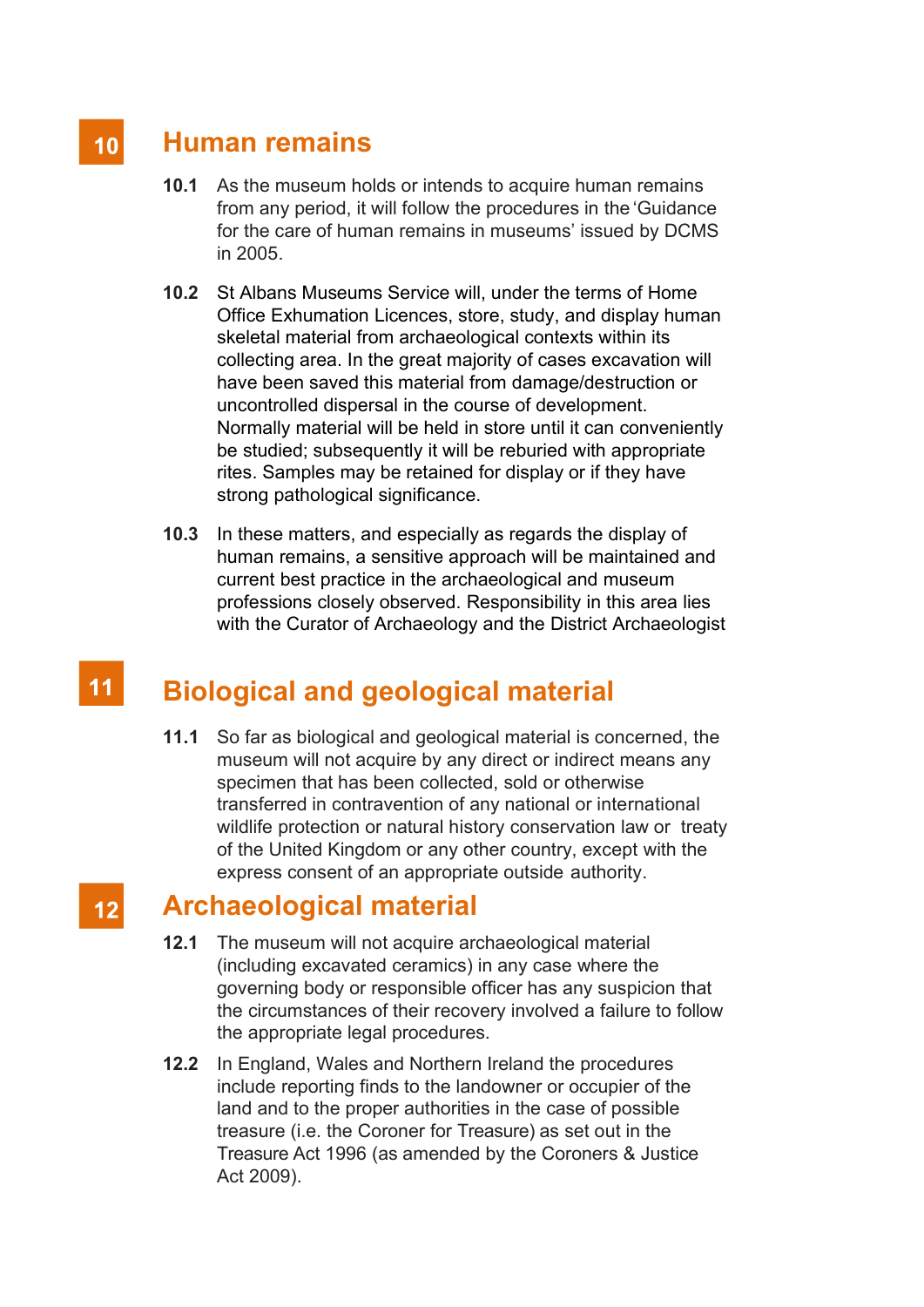#### $13$ **Exceptions**

- 13.1 Any exceptions to the above clauses will only be because the museum is:
	- acting as an externally approved repository of last resort for material of local (UK) origin
	- acting with the permission of authorities with the requisite jurisdiction in the country of origin

In these cases the museum will be open and transparent in the way it makes decisions and will act only with the express consent of an appropriate outside authority. The museum will document when these exceptions occur.

#### $14$ **Spoliation**

14.1 The museum will use the statement of principles 'Spoliation of Works of Art during the Nazi, Holocaust and World War II period', issued for non-national museums in 1999 by the Museums and Galleries Commission.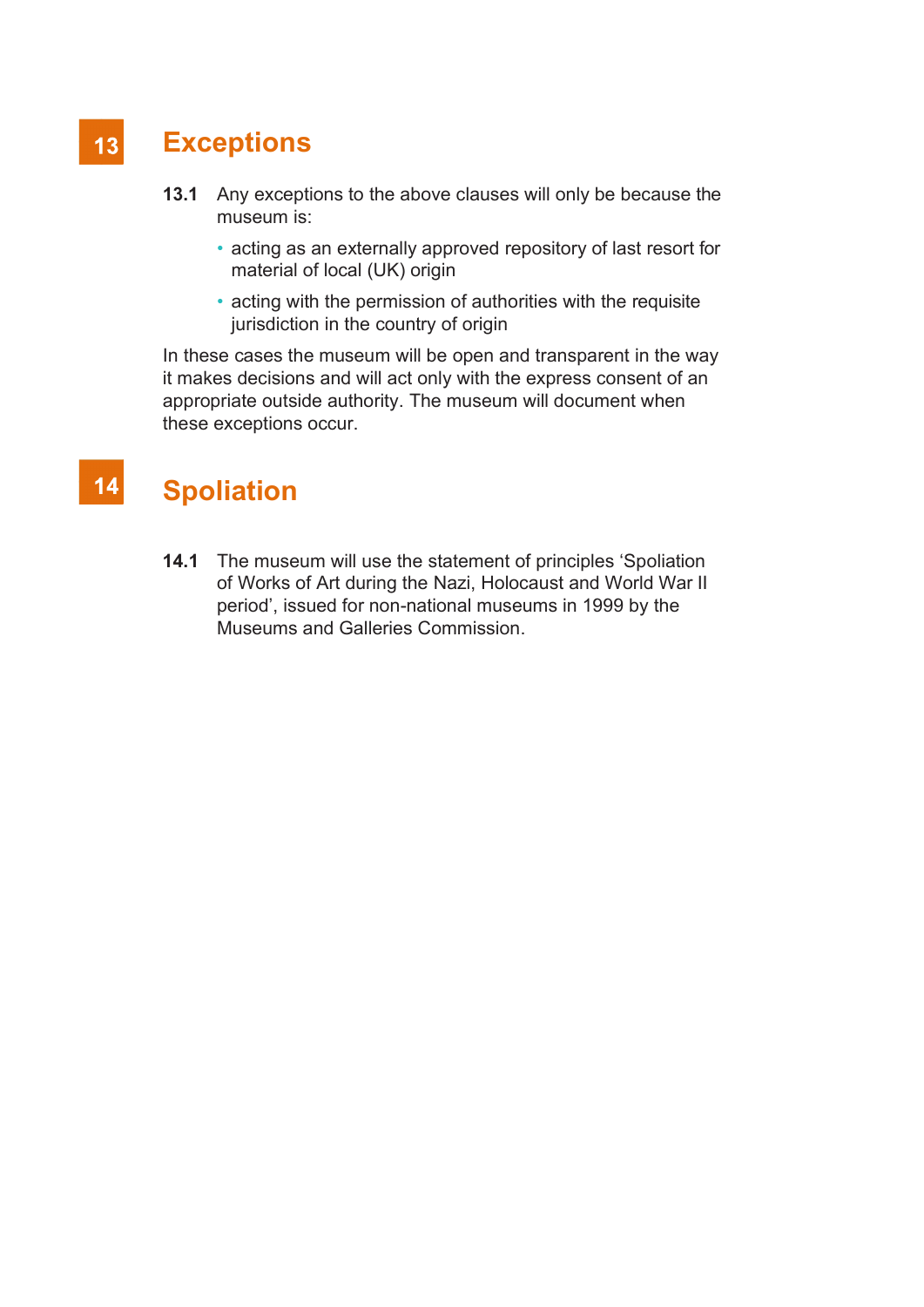# The Repatriation and Restitution of objects and human remains

- 15.1 The museum's governing body, acting on the advice of the museum's professional staff, if any, may take a decision to return human remains (unless covered by the 'Guidance for the care of human remains in museums' issued by DCMS in 2005), objects or specimens to a country or people of origin. The museum will take such decisions on a case by case basis; within its legal position and taking into account all ethical implications and available guidance. This will mean that the procedures described in 16.1-5 will be followed but the remaining procedures are not appropriate.
- 15.2 The disposal of human remains from museums in England, Northern Ireland and Wales will follow the procedures in the 'Guidance for the care of human remains in museums'.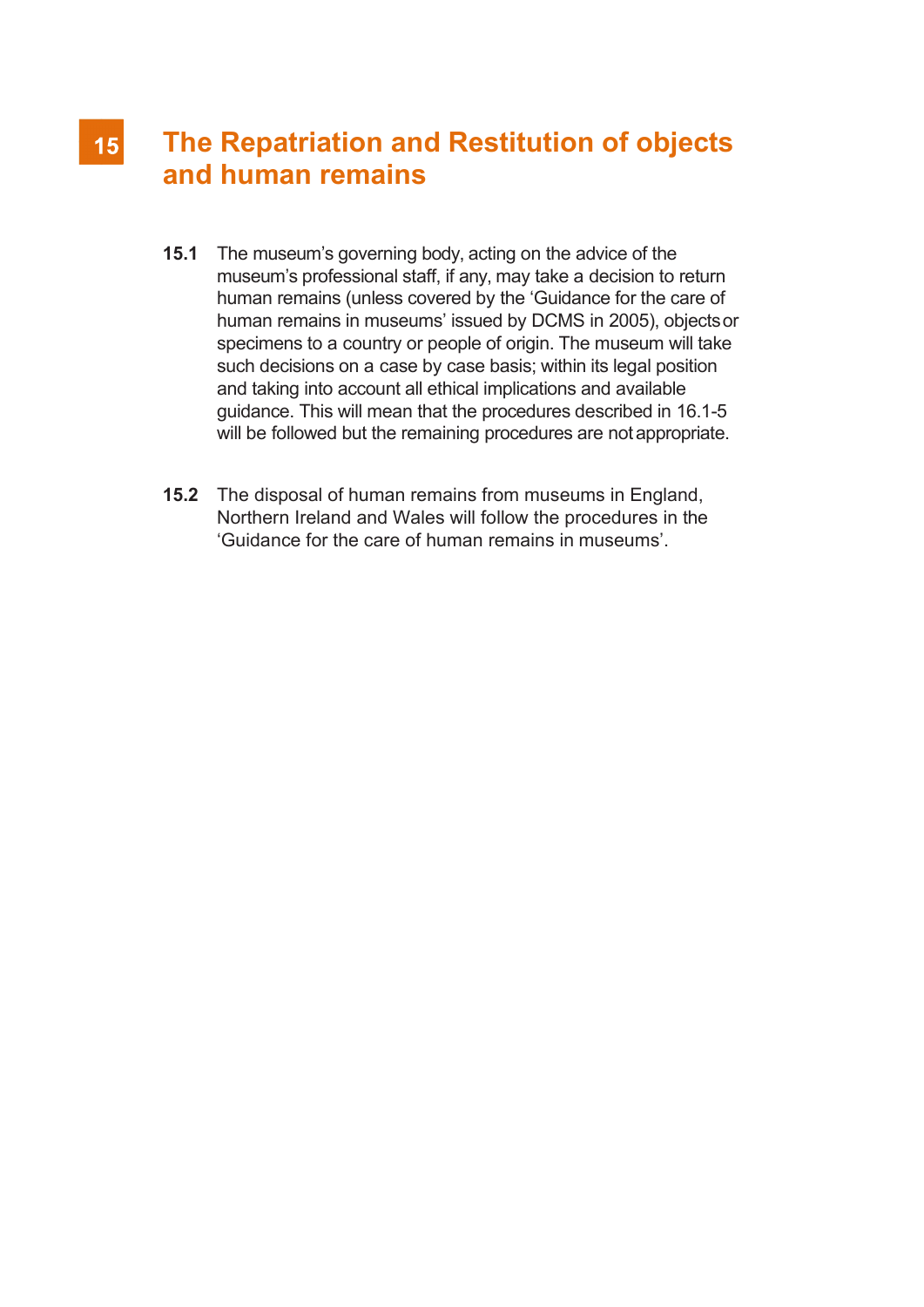#### $16$ Disposal procedures

- 16.1 All disposals will be undertaken with reference to the Spectrum primary procedures on disposal.
- 16.2 The governing body will confirm that it is legally free to dispose of an item. Agreements on disposal made with donors will also be taken into account.
- 16.3 When disposal of a museum object is being considered, the museum will establish if it was acquired with the aid of an external funding organisation. In such cases, any conditions attached to the original grant will be followed. This may include repayment of the original grant and a proportion of the proceeds if the item is disposed of by sale.
- 16.4 When disposal is motivated by curatorial reasons the procedures outlined below will be followed and the method of disposal may be by gift, sale, exchange or as a last resort – destruction.
- 16.5 The decision to dispose of material from the collections will be taken by the governing body only after full consideration of the reasons for disposal. Other factors including public benefit, the implications for the museum's collections and collections held by museums and other organisations collecting the same material or in related fields will be considered. Expert advice will be obtained and the views of stakeholders such as donors. researchers, local and source communities and others served by the museum will also be sought.
- 16.6 A decision to dispose of a specimen or object, whether by gift, exchange, sale or destruction (in the case of an item too badly damaged or deteriorated to be of any use for the purposes of the collections or for reasons of health and safety), will be the responsibility of the governing body of the museum acting on the advice of professional curatorial staff, if any, and not of the curator or manager of the collection acting alone.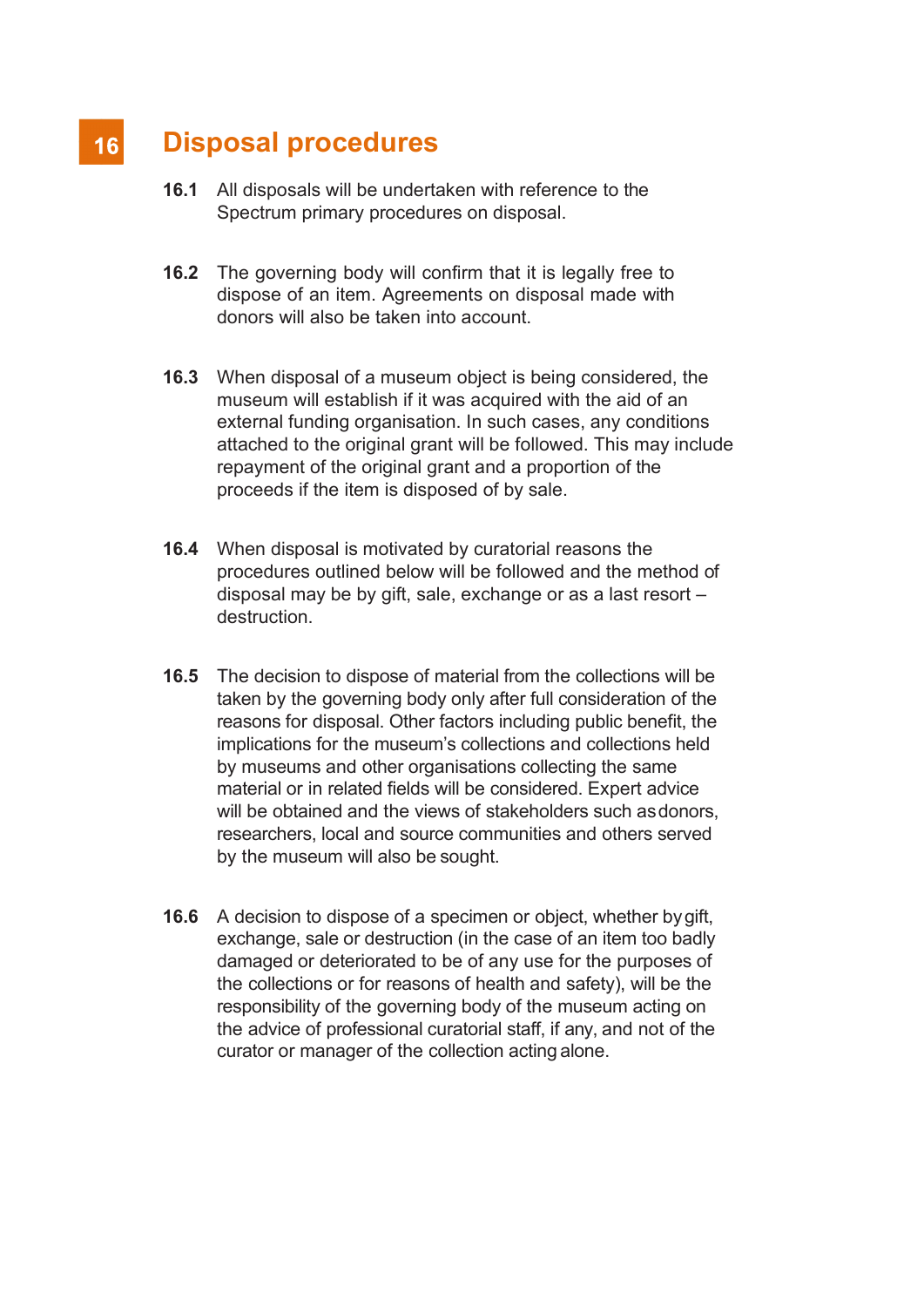- 16.7 Once a decision to dispose of material in the collection has been taken, priority will be given to retaining it within the public domain. It will therefore be offered in the first instance, by gift or sale, directly to other Accredited Museums likely to be interested in its acquisition.
- 16.8 If the material is not acquired by any Accredited museum to which it was offered as a gift or for sale, then the museum community at large will be advised of the intention to dispose of the material normally through a notice on the MA's Find an Object web listing service, an announcement in the Museums Association's Museums Journal or in other specialist publications and websites (if appropriate).
- 16.9 The announcement relating to gift or sale will indicate the number and nature of specimens or objects involved, and the basis on which the material will be transferred to another institution. Preference will be given to expressions of interest from other Accredited Museums. A period of at least two months will be allowed for an interest in acquiring the material to be expressed. At the end of this period, if no expressions of interest have been received, the museum may consider disposing of the material to other interested individuals and organisations giving priority to organisations in the public domain.
- 16.10 Any monies received by the museum governing body from the disposal of items will be applied solely and directly for the benefit of the collections. This normally means the purchase of further acquisitions. In exceptional cases, improvements relating to the care of collections in order to meet or exceed Accreditation requirements relating to the risk of damage to and deterioration of the collections may be justifiable. Any monies received in compensation for the damage, loss or destruction of items will be applied in the same way. Advice on those cases where the monies are intended to be used for the care of collections will be sought from the Arts Council England.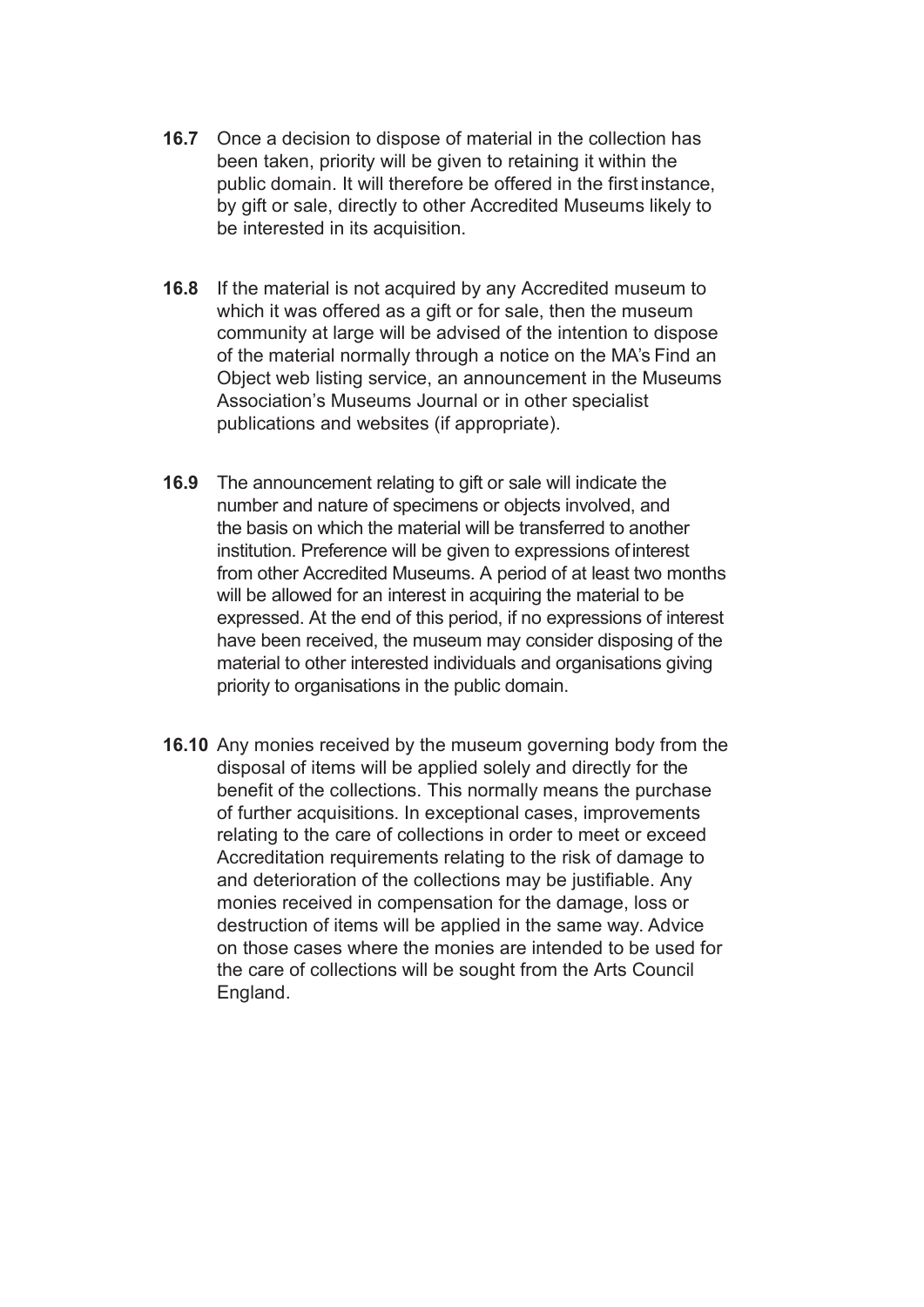- 16.11 The proceeds of a sale will be allocated so it can be demonstrated that they are spent in a manner compatible with the requirements of the Accreditation standard. Money must be restricted to the long-term sustainability, use and development of the collection.
- 16.12 Full records will be kept of all decisions on disposals and the items involved and proper arrangements made for the preservation and/or transfer, as appropriate, of the documentation relating to the items concerned, including photographic records where practicable in accordance with Spectrum procedure on deaccession and disposal.

### Disposal by exchange

16.13 The museum will not dispose of items by exchange.

### Disposal by destruction

- 16.13 If it is not possible to dispose of an object through transfer or sale, the governing body may decide to destroy it.
- 16.14 It is acceptable to destroy material of low intrinsic significance (duplicate mass-produced articles or common specimens which lack significant provenance) where no alternative method of disposal can be found.
- 16.15 Destruction is also an acceptable method of disposal in cases where an object is in extremely poor condition, has high associated health and safety risks or is part of an approved destructive testing request identified in an organisation's research policy.
- 16.16 Where necessary, specialist advice will be sought to establish the appropriate method of destruction. Health and safety risk assessments will be carried out by trained staff where required.
- 16.17 The destruction of objects should be witnessed by an appropriate member of the museum workforce. In circumstances where this is not possible, eg the destruction of controlled substances, a police certificate should be obtained and kept in the relevant object history file.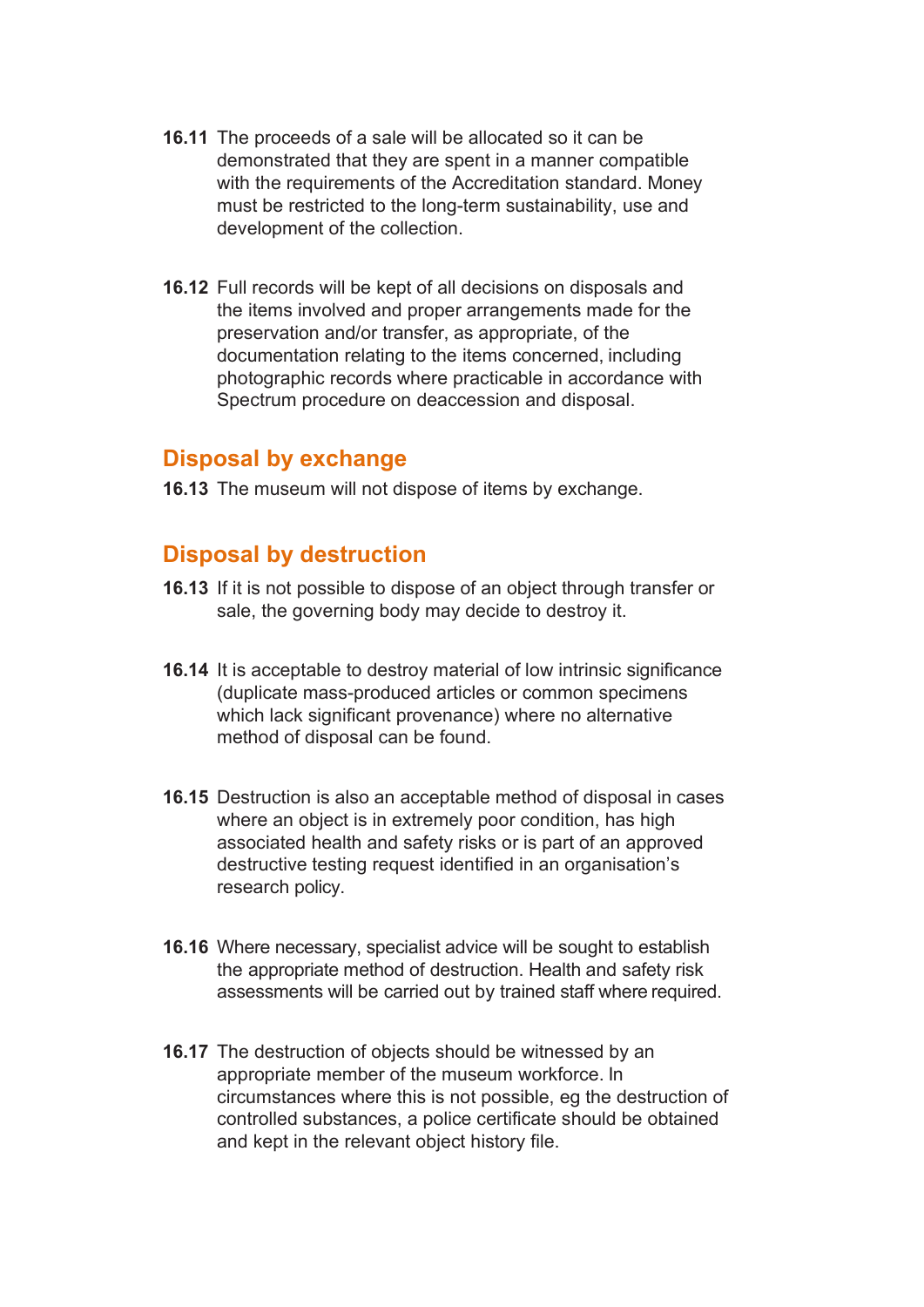# SPECIFIC LOCAL POLICIES AND PROCEDURES

# Acquisition 17

- 17.1 Prospective acquisitions which bear significant resource implications will be reviewed by a working group staff including curators and other members of the museum team.
- 17.2 No fire-arms of any kind will be accepted without reference to the Museums & Heritage Officer. Weapons will only be accepted in exceptional circumstances and any fire-arms accepted will be kept in accordance with fire-arms law
- 17.3 Museum donations offered by minors (under 18 years of age) will only be accepted after consultation with the donor's parents / guardians.
- 17.4 Donors will be apprised of the potential financial value of their donation if appears that it may exceed £100 (see also 14.2 below)
- 17.5 Material taken into the collection must be suitable for public display, have potential for research or be of educational value.
- 17.6 Where possible all relevant documentation and provenance must be acquired to accompany the object

### **Enquiries**

- 18.1 The Museums Service will operate an enquiry service in all sections. It shall be the policy of the Museums Service, where appropriate, to pass on to another relevant museum service, Herts Archives & Local Studies, Hertfordshire Historic Environment Record or the Portable Antiquities Scheme, information concerning potentially significant material bought in as enquiries from outside the District, or offered for sale.
- 18.2 The Service will not value works of art or specimens brought in as enquiries, unless for purposes of acquisition by the Service, in which case at least one independent valuation will normally be obtained for items likely to exceed £100.
- 18.3 The Museums Service reserves the right not to provide written descriptions of an object where the officer concerned has reasonable ground to believe that such a description will be used as validation/authentication of material for the purpose of sale.
- 18.4 The Service reserves the right to refuse to identify or otherwise give an opinion on any object where a provenance is not supplied and the possibility remains that an object has been stolen, illegally imported, acquired or retained in contravention of British nature conservation, ancient monuments, antiquities, or other legislation.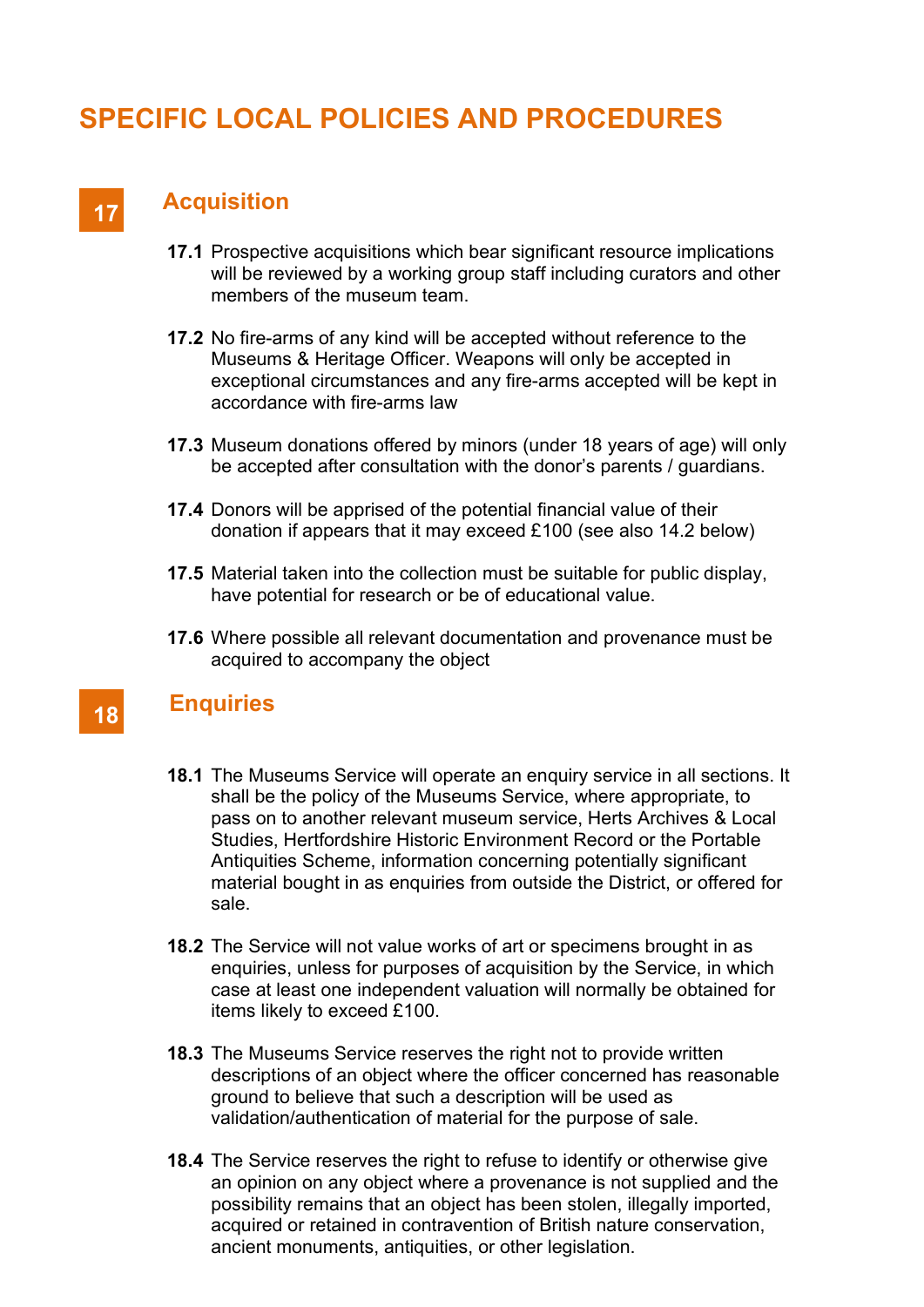18.5 Notwithstanding Sections 14.3-4, the Service may, in confidence, identify portable antiquities at the request of the Department of Culture, Media & Sport and its agent the British Museum under the Portable Antiquities Scheme.

## Loans

19

- 16.1 Loans from the collections shall have due consideration to the following:
	- that the material is properly insured against loss or for the purposes of repair if damaged
	- it will provide public or other benefit which justifies the expense of the arrangement and carries an acceptable level of risk to the object/s
	- that the curatorial staff are satisfied with the environmental conditions of the receiving institution and that the objects are in a fit state to travel and be displayed
	- that the security of the object is satisfactory
	- that the owner of the material gives consent in the case of material not owned or held in trust by St Albans District Council (e.g. a loan)
	- $\bullet$  that the objects required for loan are not crucial to the permanent displays
	- the loan will promote and enhance the reputation of SADC
	- $\bullet$  the loan will have provision for annual inspection and review

Requests for loans will only be considered from:

- institutions who meet the MLA Accrediation standard or who can demonstrate that they are working towards the standard
- foreign museums who are members of a recognised association in their own country
- other reputable heritage bodies
- specialist providers for e.g. photographic or conservation purposes
- organisation offering material or promotional benefits
- members of a corporate loans or membership scheme administered by the museum

Requests from individuals will not normally be considered

The borrower and his employees and agents must be fully conversant with St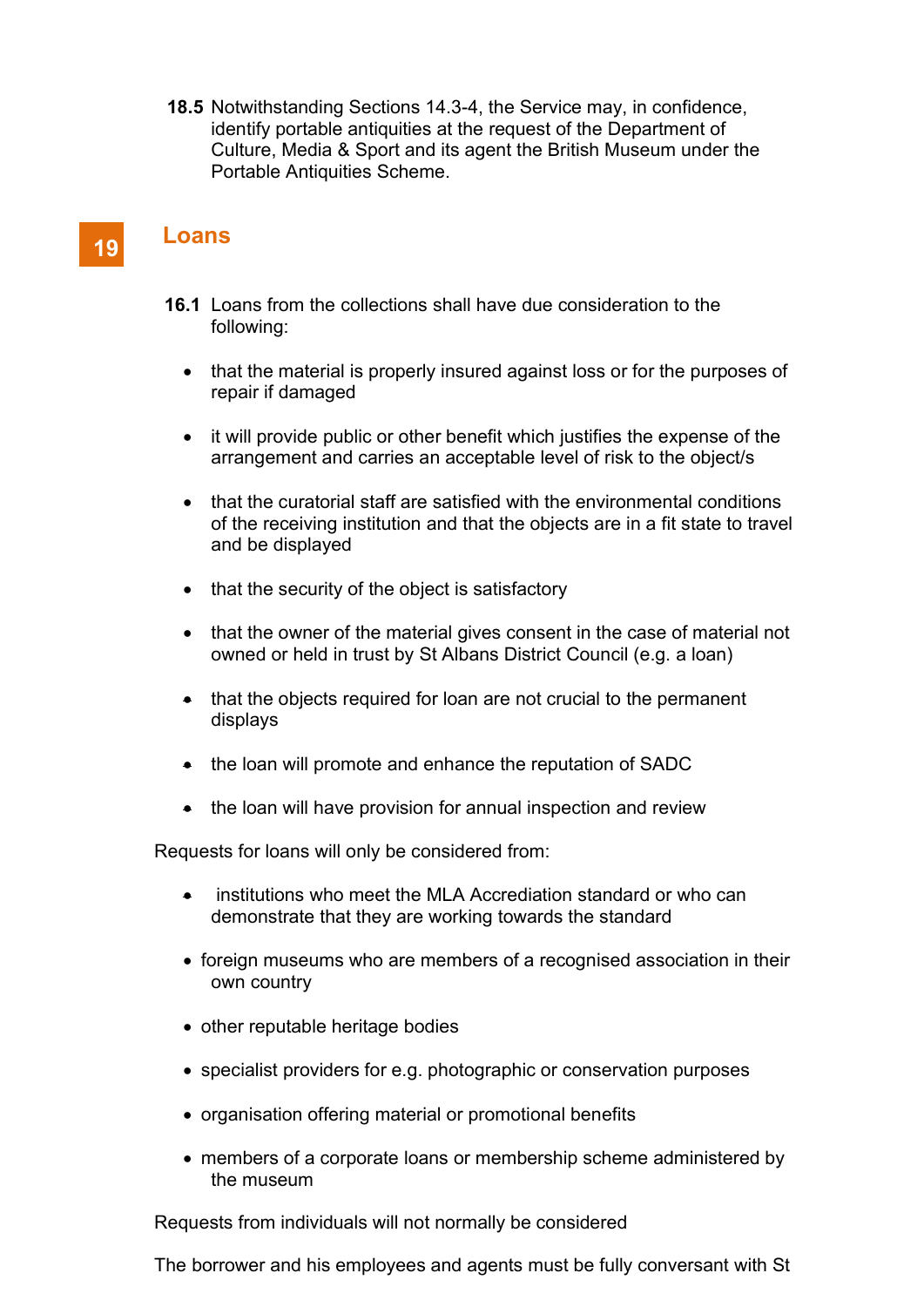Albans Museums' Conditions of Loan

- 16.2 Loans will only be accepted into the collection after due attempt has been made to acquire material by donation and after due consideration of storage, conservation and curation implications, including insurance and other long-term costs. They shall clearly fall within the Collections Policy, and there shall be a specific purpose in view, normally display. Written fixed-term agreements shall be made with the lender.
- 16.3 All loans accepted into the care of the Museums Service shall be subject to the same conditions of curatorial care as if they were the property of St Albans Museums Service.
- 16.4 Any incoming loan will have an object entry form.
- 16.5 The Service will seek to return items on long-term loan which it cannot display.

**Policy** 

16.5.1 During the period of this policy existing loans will be identified as far as possible through a search of correspondence and formal documentation records. They will be individually reviewed and renegotiated where appropriate.

### **Disposal**

- 20.1 Disposals from the collections will only take place in the following cases:
	- where the material falls outside the collecting policy of the Museums Service, including mass-produced modern material where the only local association is through use
	- where the item is too badly damaged or deteriorated to be of use for the collection
	- where the museum has multiple duplicates
	- fragmentary archaeological material of low significance (often unstratified) which has been fully studied and recorded, and where the museum has better examples. A voucher sample may be retained
- 20.2 The Museums Service's duty of care to its collections cannot be maintained in overcrowded conditions. Recommendations for disposal will be considered by a working group of the curatorial and collections staff, as well as other members of the museum team, working to the guidelines set out above and with reference to the Documentation Procedural Manual.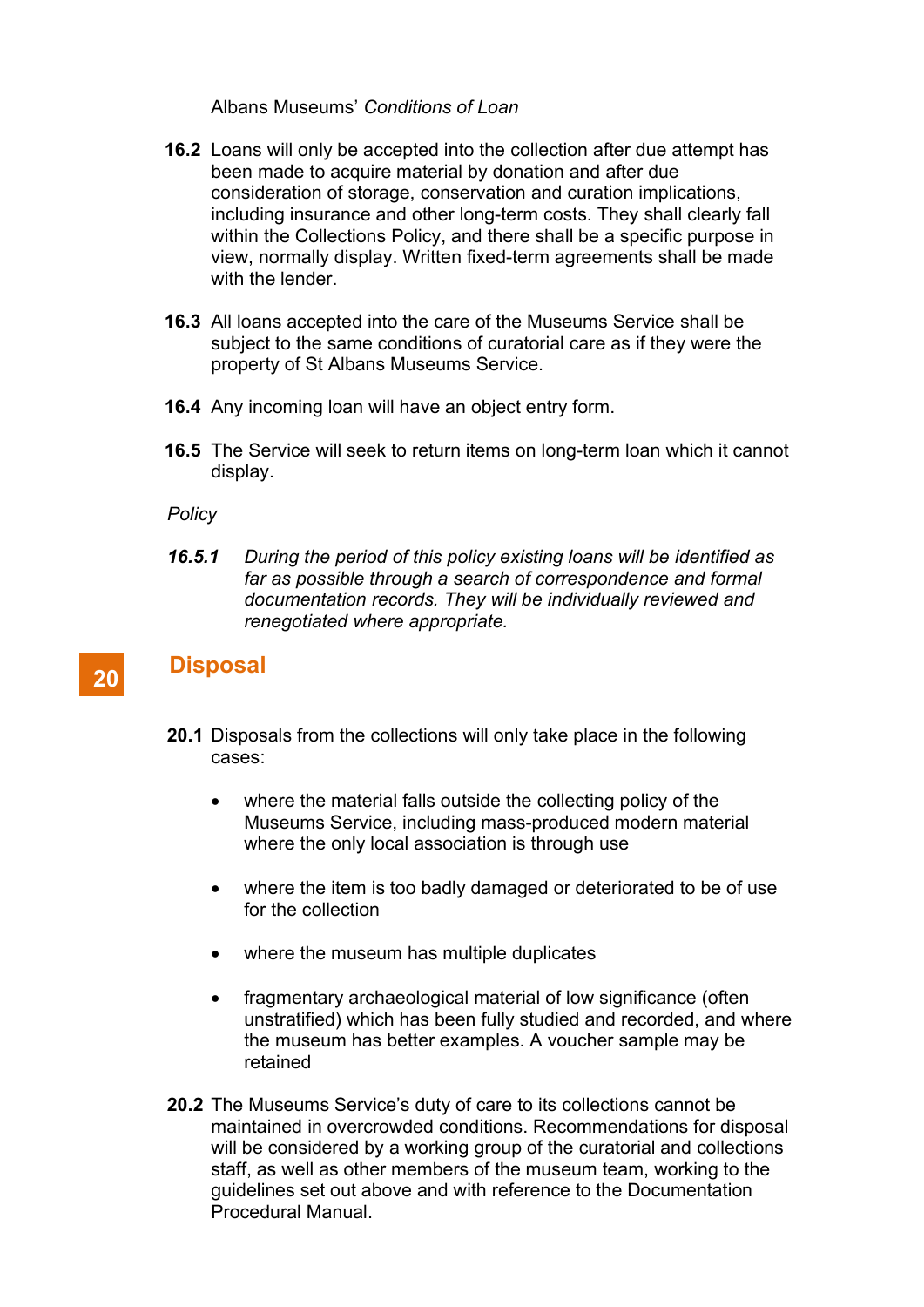## **Archives**

- 21.1 Policy guidance on the acquisition of archives is outlined in para 11 above
- 21.2 The bulk of St Albans City & District Archives has been physically transferred to Hertfordshire Archives & Local Studies [formerly Hertfordshire County Record Office]. Where there is doubt on the proper home of a paper document, the curator will liaise with Hertfordshire Archives & Local Studies.
- 21.3 When modern documents are deposited in bulk, the curator will agree with the donor an acceptable means for disposing of unwanted items prior to accession.

## Archaeology

22.1 The Museum Service's archaeological material is largely housed at the Verulamium Museum and at Sandridge Gate Business Centre and forms the bulk of the current collections. The Verulamium Museum was founded in 1939. Initially the collections were those from the excavations conducted by the Wheelers within the Roman Town. These have subsequently been added to by further excavations and the inclusion of the archaeological collections from the Hertfordshire County Museum.

#### 22.2 Acceptance of Archaeological Archives.

- 22.2.1 Development-led archaeological evaluation and excavation under the guidelines supplied by the Department of the Environment's Planning & Policy Guidance No. 16 1990 [PPG 16] has increasingly led to the offer of archives [the totality of records and objects from an archaeological intervention] which do not conform to the priorities laid out in 21.4-8, and/or contain material of little archaeological value. Such material will usually originate from excavation agencies outside the control of St Albans Museums.
- 22.2.2 Following consultation with Hertfordshire County Council, the SADC District Archaeologist, and other archaeological agencies and repositories in the County, the Museums Service will from time to time issue guidance on the expected standard of preparation for material to be deposited with SADC. This will emphasise:
- that SADC reserves the right to refuse all or part of the archive
- that SADC may request a once-for-all payment, based on volume, at the time of deposit; and that liability for it should normally be a matter for negotiation between the developer and the excavating agency, in advance of excavation.
- that there is a strong presumption against the preservation of 100% of bulk finds (such as tile and animal bone), especially from unstratified contexts. The right is reserved to sample such

## 21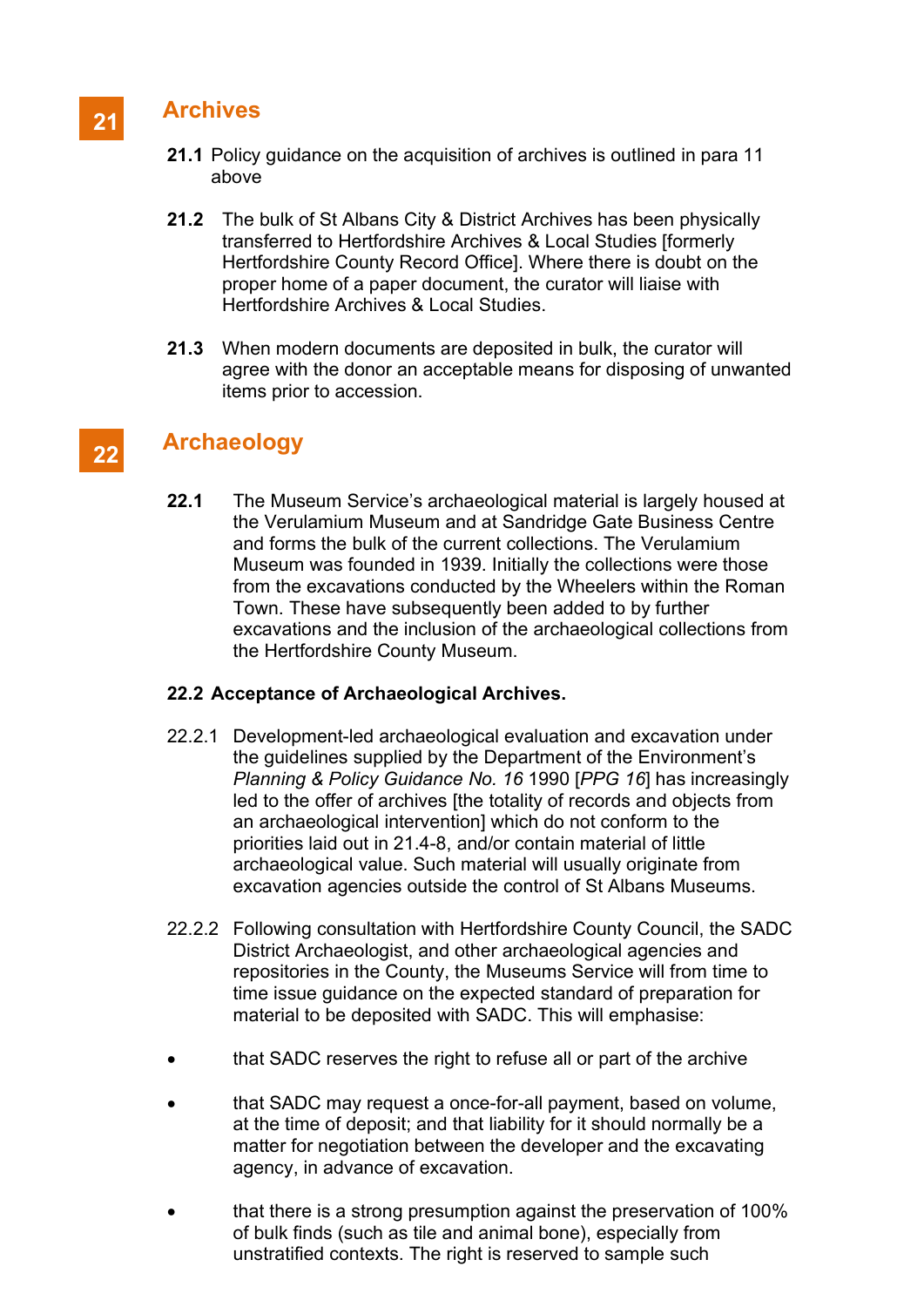collections on a scientific basis. In the case of material not owned by the City & District of St Albans this will be carried out only after due consideration with the legal owners.

22.2.3 Where objects of national importance found within the District have been acquired by the British Museum or other institutions, the Museum Service may endeavour to obtain them on loan or commission high-quality replicas

### 22.3 General Archaeological Priorities

22.3.1 Although the collections are based around those from the Roman town of Verulamium they include material of all periods. Throughout, however, the collections are weak in material from outside the pre-1974 St Albans City boundary.

### Policy Statement

22.3.2 Archaeological survey and fieldwork will be used to generate material from areas of the District outside the pre-1974 City boundary.

### 22.4 Prehistoric

22.4.1 The collection under-represents all prehistoric material, particularly prior to the Late Iron Age. Similarly, little is known of the location of sites.

### Policy Statements

The under-representation of prehistoric material within the collections is a matter for concern and a priority for future collecting. Apart from the passive collection of all 'stray' finds, the opportunity should be taken to collect data through survey and fieldwork where possible.

22.4.2 All finds of the period should be pursued, whether by 'passive' collection of stray finds or by active fieldwork. A particular priority should be the acquisition of coins of the Verlamion mint and other significant metalwork.

### 22.5 Roman

22.5.1 This is the strongest area of the collections. The Verulamium collections are of national importance though there are recognisable gaps in the area of 'luxury' items. Although Verulamium is one of the best known Roman towns in Britain we still know relatively little about its hinterland and this is reflected in the collections.

### Policy Statements

- 22.5.2 The Service will seek to acquire the archive from archaeological interventions in and around Verulamium and its cemeteries.
- 22.5.3 The passive collection of casual finds from throughout the district should continue. Where possible active fieldwork should be undertaken in rural areas to identify sites and to provide further data on those already known.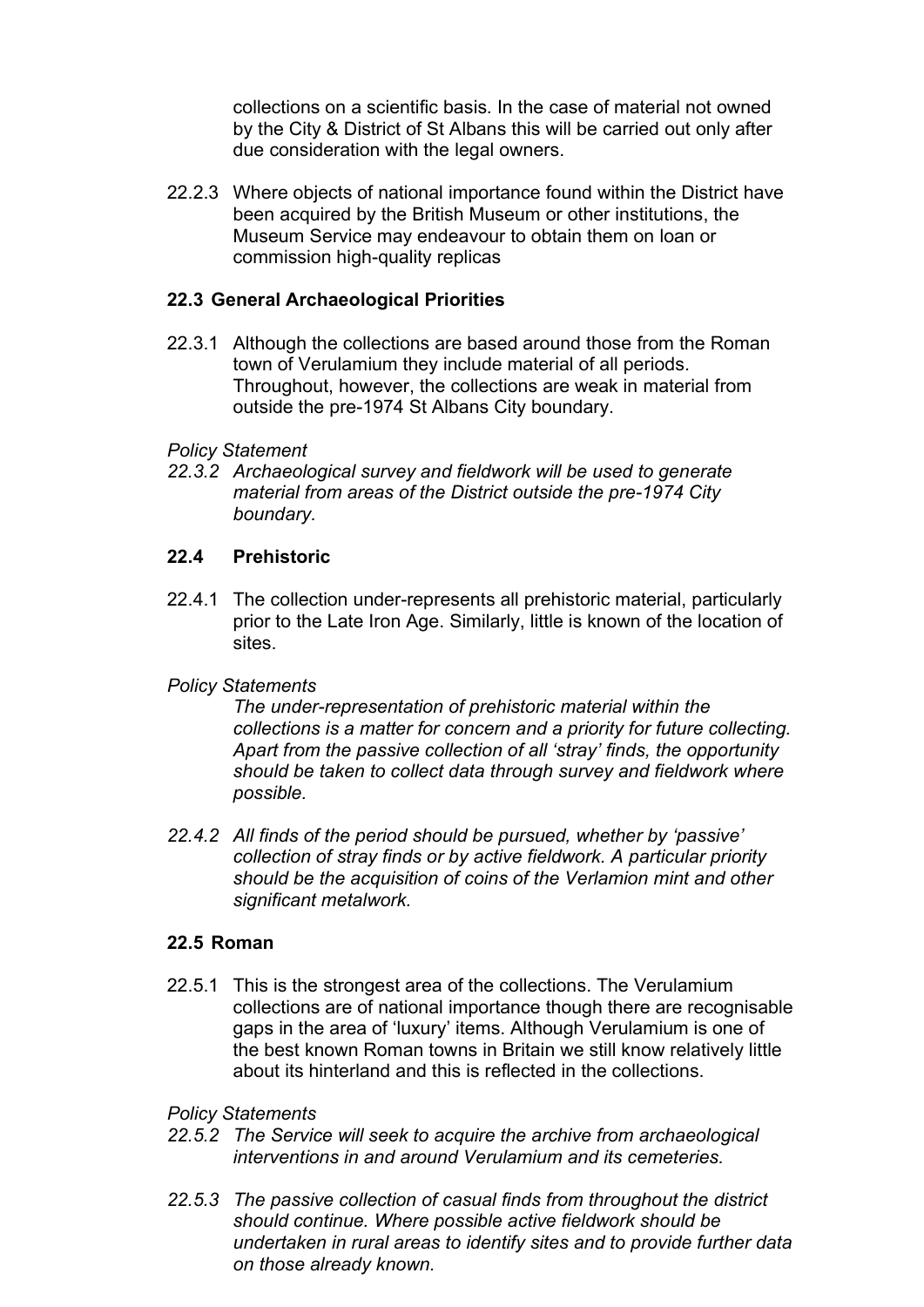22.5.4 Acquisition of material lfrom the hinterland of Verulamium should continue. In particular this should include material from out-lying villas and other rural sites, and products from Verulamium-region kiln sites.

#### 22.6 Saxon

22.6.1 The Museums' collections are very weak in all material of this period (perhaps reflecting its material culture or its true extent). We still have limited knowledge of the immediate post-Roman history of Verulamium, the founding of the Abbey and the early origins of St Albans.

#### Policy Statements

- 22.6.2 Full attention should be given to fieldwork as a means of identifying Saxon and early medieval sites.
- 22.6.3 Every opportunity should be taken to collect material of this period from throughout the District

#### 22.7 Medieval

22.7.1 Excavations within the medieval town have provided a considerable amount of data in terms of collected material. There is still a need to locate and explore the pre-twelfth century town. Excavations at the Abbey have provided a considerable body of material from the religious centre. Our knowledge of the hinterland of St Albans is still very weak.

#### Policy Statements

- 22.7.2 The passive collection of all casual small finds should be continued.
- 22.7.3 Attention should be given to fieldwork and survey and to the recording of buildings especially in and around existing or former villages

#### 22.8 Post-medieval sites and buildings

22.8.1 Fieldwork should record post-medieval buildings, deposits and finds wherever this can be done without jeopardising the investigation or preservation of earlier deposits. The recording of post-medieval buildings and archaeology in the District has been relatively slight, with few significant acquisitions resulting.

#### Policy statement

22.8.2 More excavation and recording of post-medieval archaeology and buildings should be encouraged, and the Museum Service will attempt to acquire and use the archives which result.

#### 22.9 Excavation history

22.9.1 The process and location of excavations and other means of archaeological discovery is of increasing interest to the museum's public. The Service will actively collect archival material, such as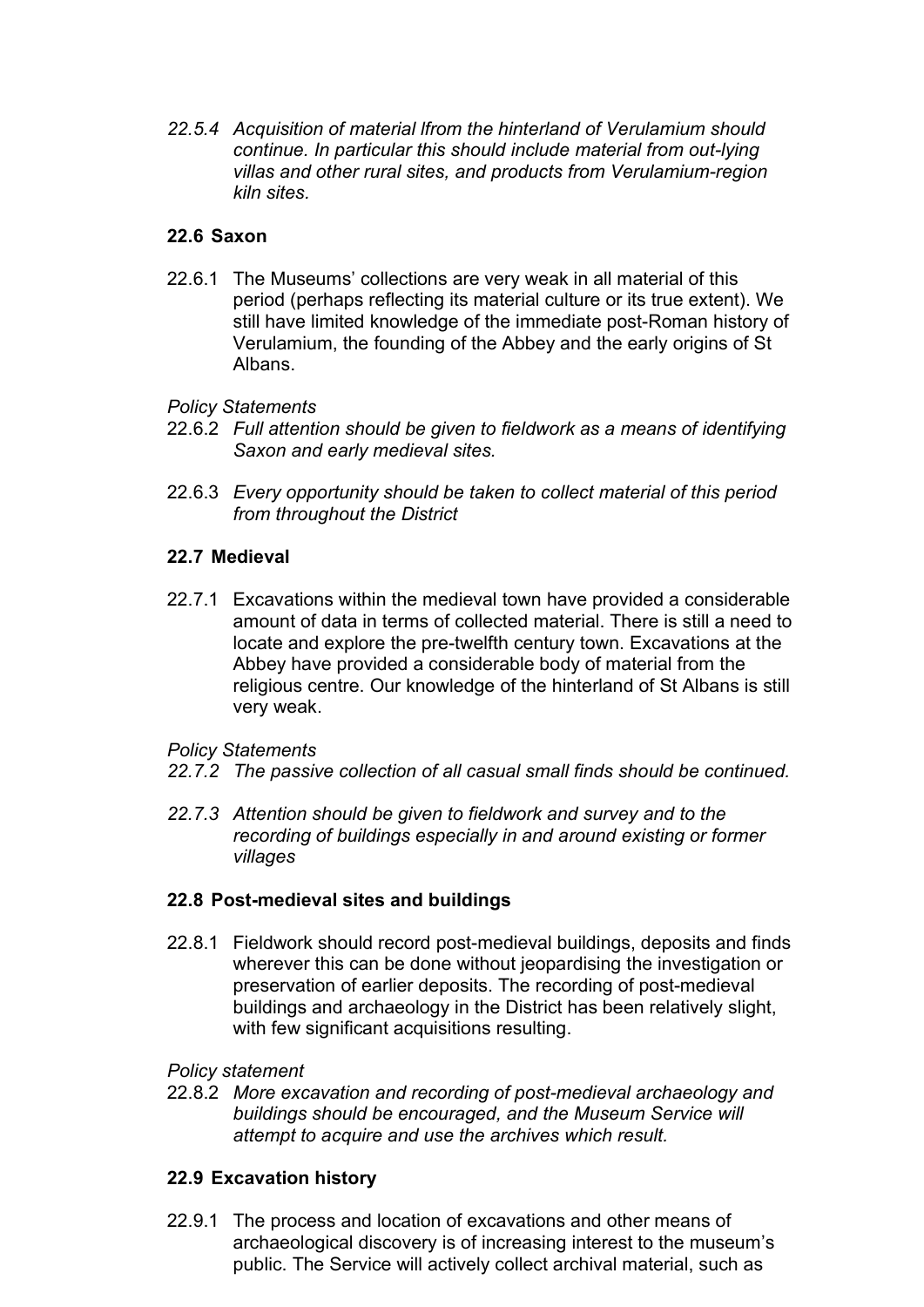photographs, letters, or ephemera, and make oral history recordings relating to past campaigns of excavation at Verulamium / St Albans.

#### 22.10 Human remains

- 22.10.1 St Albans Museums Service will, under the terms of Home Office Exhumation Licences, store, study, and display human skeletal material from archaeological contexts within its collecting area. In the great majority of cases excavation will have been saved this material from damage/destrucion or uncontrolled dispersal in the course of development. Normally material will be held in store until it can conveniently be studied; subsequently it will be reburied with appropriate rites. Samples may be retained for display or if they have strong pathological significance. See paras 9g and 11
- 22.10.2 In these matters, and especially as regards the display of human remains, a sensitive approach will be maintained and current best practice in the archaeological and museum professions closely observed. Responsibility in this area lies with the Curator of Archaeology and the District Archaeologist

### 22.11 Foreign Material (closed collection)

22.11.1 The collections include small assemblages of material from Ireland, and from Egypt, Cyprus and other Mediterranean areas. These objects were acquired from the Hertfordshire County Museum in 1955 having been collected by past residents of St Albans.

#### Policy Statement

22.11.2 No more continental material will be collected, unless, exceptionally, comparative material is needed for the Roman collections. Existing objects will be retained.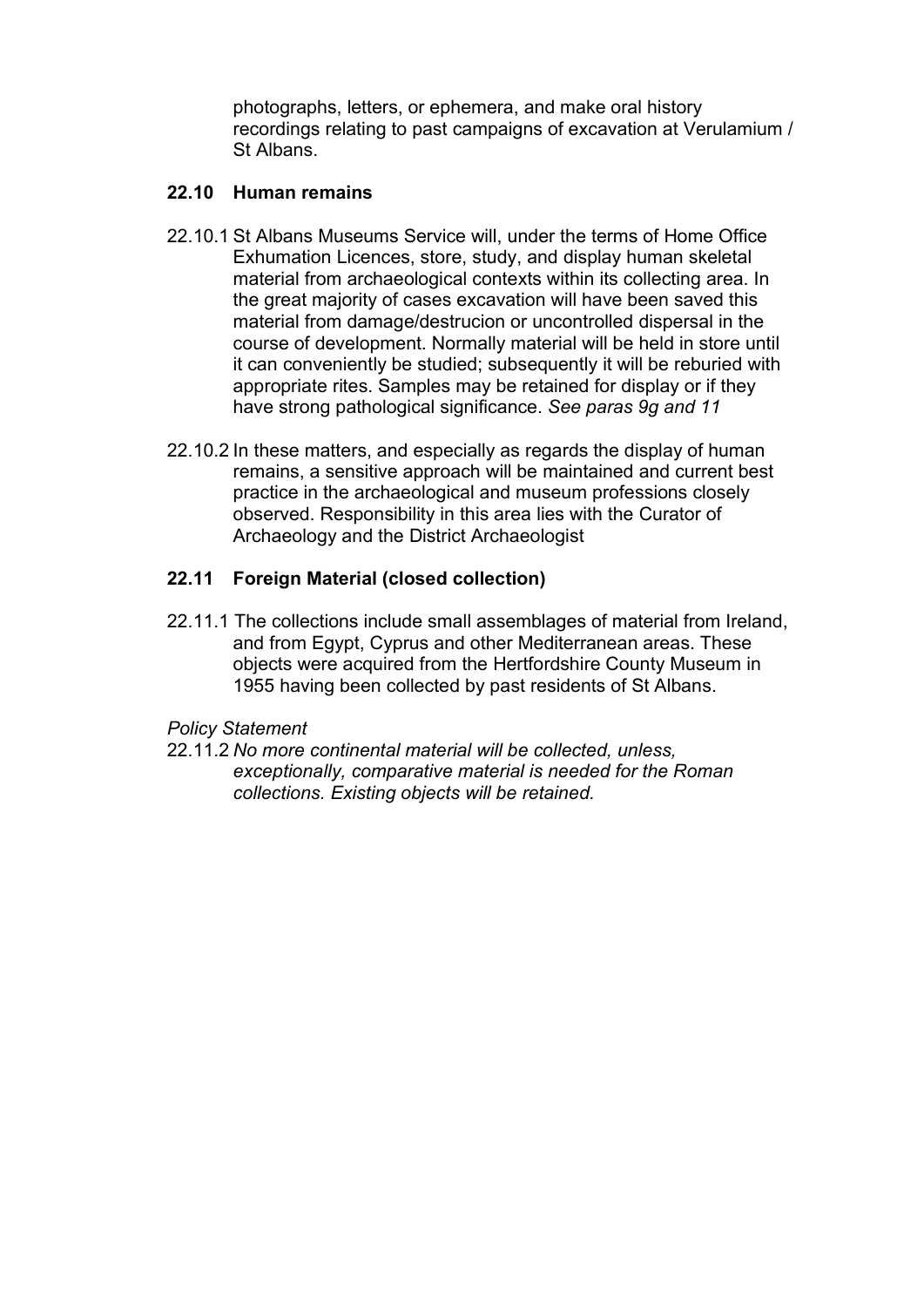## Natural Sciences

#### 23.1 Introduction

 The Museums Service's Natural Sciences collections are housed at the Sandridge Gate Depot Store. The Natural Science Collections are largely 'historic' in nature, the majority of the material being derived from the Hertfordshire County Museum and the collecting activities of the late nineteenth and early twentieth centuries. Substantial purchases were made, for example, as late as the 1940's for educational purposes but no large and/or important groups have been given to the Museum in recent years. More recent donations have been largely of individual items. Field collecting has ceased.

#### 23.2 Existing collections

23.2.1 British Vertebrates (closed collection)

- The current vertebrate collection consists of 300 mounted specimens and associated field material, 200 microscope preparations of vertebrate histology, 200 fish in spirit and 1200 birds eggs. There is little documentation associated with these collections, which are mostly 'historic' in nature. There is also a small collection of osteological material.
- 23.2.2 Invertebrates (closed collection)

 The current collections consist of 17,500 lepidoptera (including important regional and national collections) 5,000 other insects (including the important Victorian county collections) and 5,000 mollusca.

- 23.2.3 Botany (closed collection)
- Although a large section of the vascular plant herbarium (including most of the county flora of 1832) was destroyed in the 1950s much important material is still extant. The County herbarium function passed to Hitchin Museum during the 1950s. Collections of bryophytes, fungi and other non vascular cryptograms have been transferred to North Hertfordshire Museum Service.
- 23.2.4 Earth Sciences

 The petrology, mineralogy and palaeontology collections comprise: a representative collection of major British rock types and local building stones; a small collection of minerals, many of them unprovenanced; and a good collection of fossils representing the local Chalk and Pleistocene deposits, together with characteristic non-local British material of all periods

#### Policy Statement

23.3 The natural history collections are effectively closed and active collecting will not usually be undertaken. The existing historical collections will be maintained in the best possible conditions; but for some areas of the collection countywide developments may suggest the further loan or transfer of material elsewhere in future.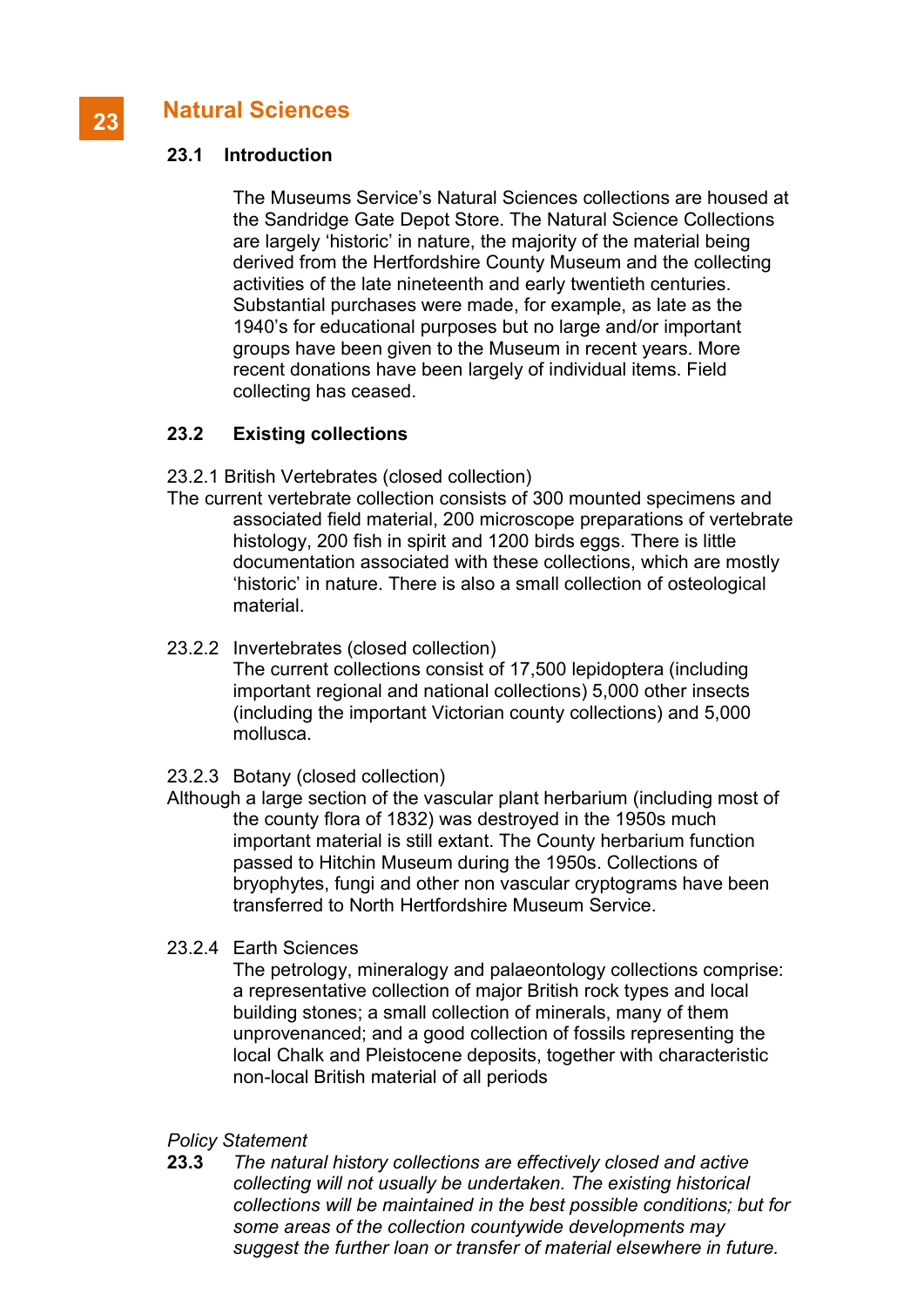## Social and local history

- 24.1 The Museum Service's social history section is based in St Albans Museum + Gallery with outlying stores at SADC Depot, Sandridge Road. The social history section is responsible for both social and local history as well as fine and decorative arts. The current collections contain the following elements:
- 24.1.1 Hertfordshire County Museum 1898-1956 As the first Museum in the County, a very wide range of material relating to the whole of the County of Hertfordshire and not merely St Albans was collected. Much of the material is unprovenanced, and many other items have, been passed on to the appropriate museum within the County since 1956. Where material forms part of a discrete collection this has been maintained intact (e.g. Lewis Evans Collection). The main body of the collections include a number of small groups of material such as:
	- Hodgson Collection of silver spoons (closed collection)
	- Curtis Collection of fans (closed collection)
	- Lewis Evans Collection of books, pocket compasses and music staves (closed collection)
	- Lewis Evans collections of maps, prints and drawings
	- Evan Roberts Collection of watches (closed collection)
- 24.1.2 St Albans City Museum 1956-89. The most significant addition to the collections during this period was the purchase of the Salaman Collection of trade tools in 1969.
- 24.1.3 Museum of St Albans 1989 2018. The policy of the Museum of St Albans will be to collect material of local provenance, i.e. items used or made within the City and District of St Albans.
- 24.1.4 St Albans Museum + Gallery 2018 present The policy of St Albans Museum + Gallery will be to collect material of local provenance, i.e. items used or made within the City and District of St Albans.

#### 24.2 General

24.2.1 Much past collecting has been of a passive nature, and the current collections reflect a distorted picture of the City's material culture, being biased towards items small or light enough to be carried into the Museum or which were considered 'interesting' by the general public. There was no programme of active collecting or recording. In this way, for example, the craft trades are well represented at the expense of industrial trades and service industries, costume is represented by fine and fashionable female garments rather than male working clothes, and fine ceramics rather than everyday crockery. Many objects were collected without adequate provenance.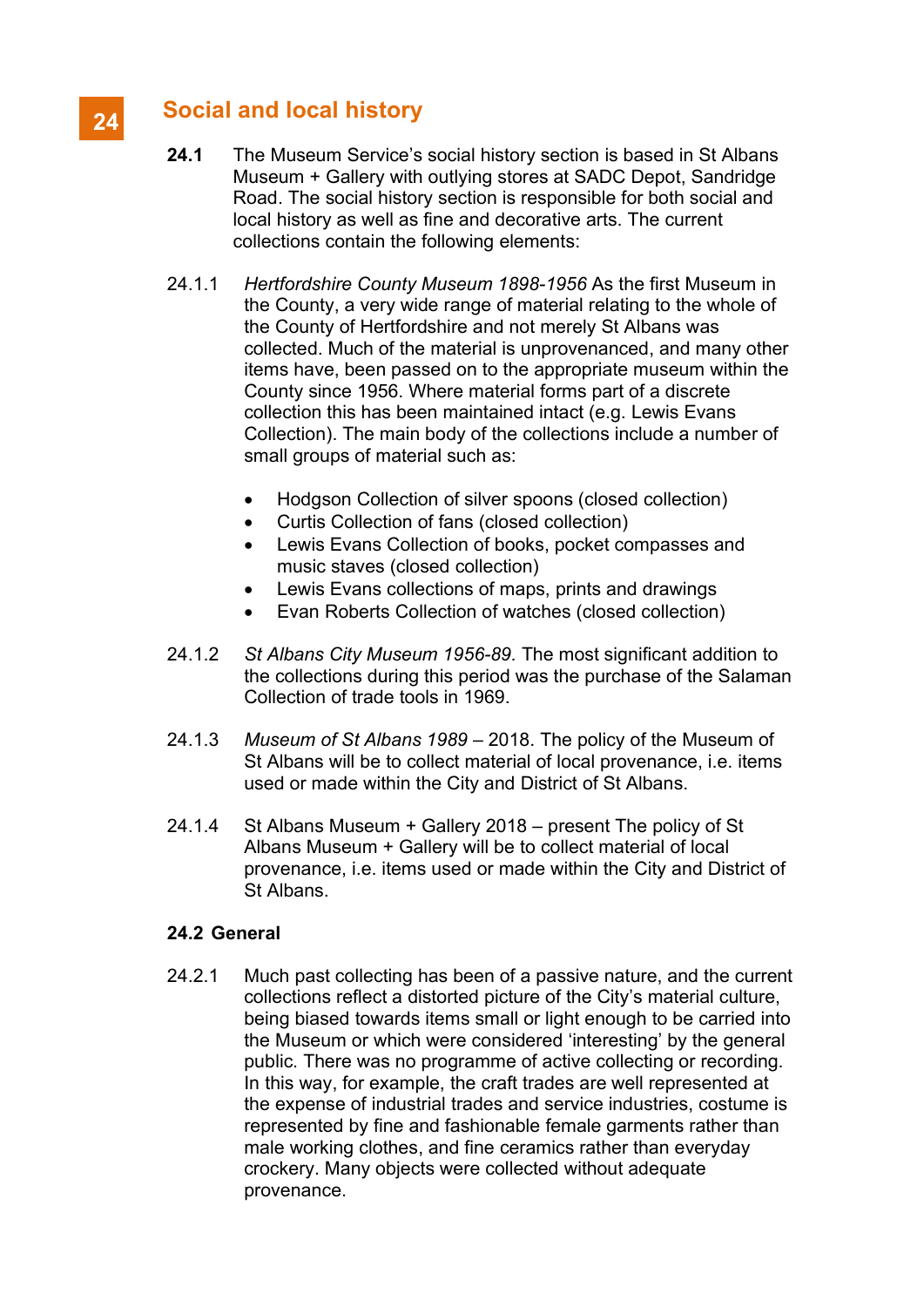24.2.2 Documentation of the paper and photographic collections through digitisation has progressed well in the past five years, but social history objects have not been so recorded.

Policy Statements

- 24.2.3 The Museums Service's view of the District's local history will include social history in the broadest sense. It will record the history of the urban and rural environments, local agriculture, industry, politics and the experiences of work, leisure, home and personal life. Attention should be given to collecting and recording the experience of the Italian, Asian, and other minority communities in St Albans.
- 24.2.4 Collection over such a wide field could easily overwhelm the Service's existing resources. The emphasis in collecting for twentieth century and contemporary subjects should shift where possible from objects towards photograph, film, sound recording and printed ephemera. Mass-produced twentieth century threedimensional objects will be collected with caution, and with special attention to the quality of local provenance. The Service will take every opportunity to encourage co-operative collecting with other Hertfordshire museums, archives and SADC Planning Department, in order to reduce unnecessary duplication of social and local history holdings.
- 24.2.5 Social history objects should be the subject of the next round of digital imaging, as an aid to documentation and use.
- 24.2.6 Where not part of discrete collections, material from areas outside the District will be transferred to the relevant registered Museum. Where this is not possible, such material will be held 'in trust'.

### 24.3 Local Trades and Industry

24.3.1 The collections are particularly weak in this area. There is, for example, little material from the brick makers noted by Dickens in Bernards Heath, coats made by Nicholson's of Hatfield Road and shoes from the Lees factory. In general twentieth century industry from the City is under-represented.

### Policy Statement

24.3.2 Collection of material from local trades and industries is a Service priority. This should include not only the objects associated with these trades both in terms of tools and the finished objects but also all associated written and printed material and oral reminiscence.

### 24.4 Costume

24.4.1 The collection of costume has grown haphazardly and although it contains some fine items is not representative of the everyday wear of any particular period or class.

### Policy Statement

24.4.2 Costume shall be collected to provide a broad reflection of social classes in the district, with particular emphasis on male and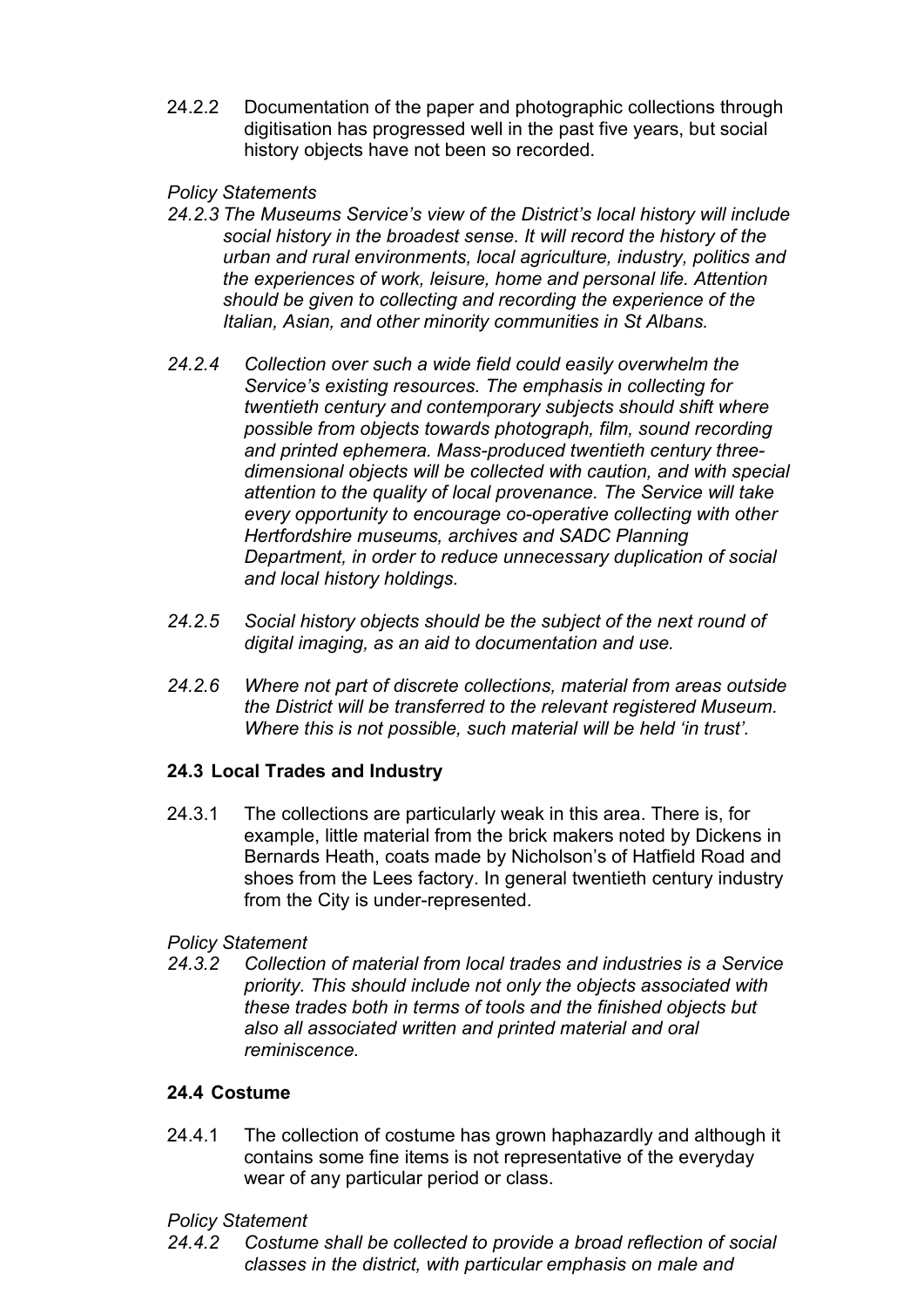female working clothes, leisure wear and the products of the City's clothing manufacturers. Costume made for a local event, e.g. the Pageant, or in local factories will be a priority. During the course of this policy the costume collection will be documented and identified in greater detail.

### 24.5 Dolls and Toys

24.5.1 The collections range from dolls of the eighteenth century but include few items with a local provenance

### Policy Statement

24.5.2 Future collection should be restricted to important items with a clear local association.

### 24.6 Farm Vehicles and Implements (closed collection)

24.6.1 The collections include a number of large agricultural vehicles which cannot be displayed at present. The Salaman Collection contains many agricultural hand tools. Other agricultural collections are slight: photographs, reminiscence, costume and printed ephemera.

### Policy Statement

24.6.2 Given the difficulty of storing and displaying the material, and the availability of collections elsewhere, further large objects will not normally be collected. Vehicles related to 'core' themes of the collections will be retained (e.g. wagon by George Casbon of Barley, items with clear St Albans & District associations) unless appropriate storage is offered elsewhere, but others will be transferred under the disposal procedures in para 12. Agricultural tools may be collected for the Salaman Collection; and photographic, oral and other records of the District's agricultural past will be actively collected

### 24.7 Furniture

24.7.1 The collection of furniture includes items from the civic past of the City, but local domestic items are poorly represented.

### Policy Statement

24.7.2 Space is a problem in collecting these items but this is an area where future acquisitions reflecting all aspects of the life of the District are a priority. Collecting will be restricted to items with a very strong local association.

### 24.8 Decorative Arts

24.8.1 In metalwork, ceramics and glass the Service holds small, but representative collections of general interest rather than of local relevance.

Policy Statement

24.8.2 Material with a strong local association, including that made after 1945, shall be actively collected.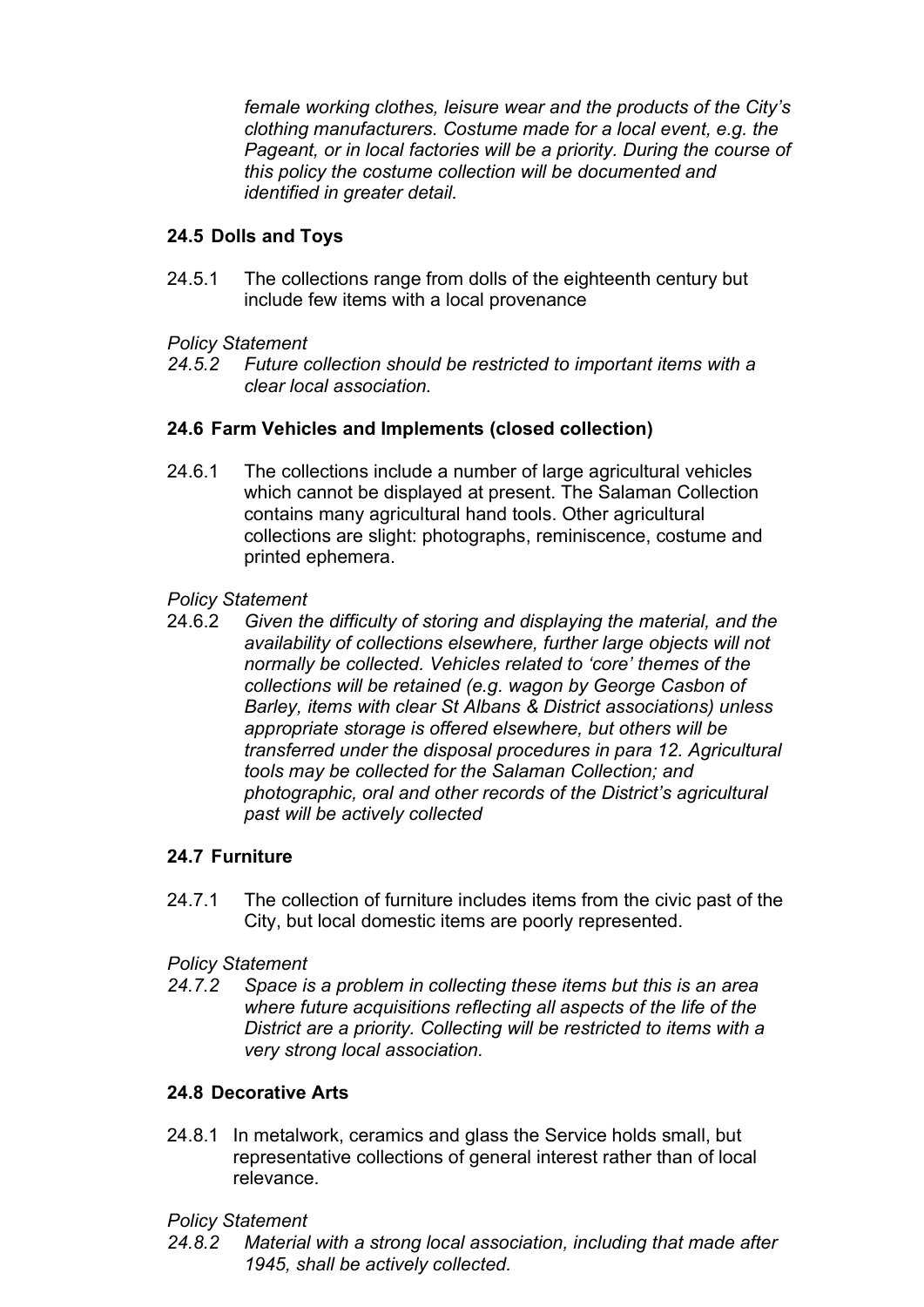### 24.9 Maps, prints, drawings, and paintings

24.9.1 The Service holds a particularly fine collection of maps, prints, and drawings relating to the County and acquired/collected by the curators of the Hertfordshire County Museum. St Albans and surrounding settlements are particularly well represented though not completely comprehensive, even in maps and prints. The collections date from the eighteenth century onwards but there is a lack of post-1920 material. There are few oil paintings and works by locally significant artists, the result of the concerns of the County Museum.

### Policy Statements

- 24.9.2 This material will be retained and items relating to St Albans and district will be actively collected. In particular, gaps in the collections shall be filled, by purchase where necessary. Such material will include local views or works of local artists such as J H Buckingham, F G Kitton,H G Moon, E A Phipson, C Holmes Winter, H Miton Wilson, Robert Groves, and others. Local subjects by better-known artists including Harry Hine, Cornelius and John Varley will be sought, as will work by Louis Wain illustrating his years at Napsbury Hospital.Works by Sir George Clausen should relate to his Childwick Green period, and those by F O Salisbury to his residence at Harpenden. The chronological gap of 1920 present day in the collection should be filled where possible.
- 24.9.3 During the term of this policy a campaign of documentation and improved storage will attempt to clarify the extent of the Service's holdings in this field. The importance of the Lewis Evans Collection material relating to Hertfordshire outside the City & District will be investigated, and external funds may be sought for its conservation.

### 24.10 Numismatics

24.10.1 The Museum has a good collection of Hertfordshire Trade Tokens but is not comprehensive in St Albans material.

### Policy Statement

24.10.2 St Albans trade tokens will be collected when the opportunity to acquire good specimens arises.

### 24.11 Photographs

24.11.1 The collection includes substantial amounts of photographic material relating to St Albans in the late-nineteenth and twentieth centuries. Collecting during recent years has filled many gaps, but there remains little before 1880, or for the wider district.

### Policy Statement

24.11.2 Photographic material relating to the District, in particular early material, and the area outside St Albans will be actively collected.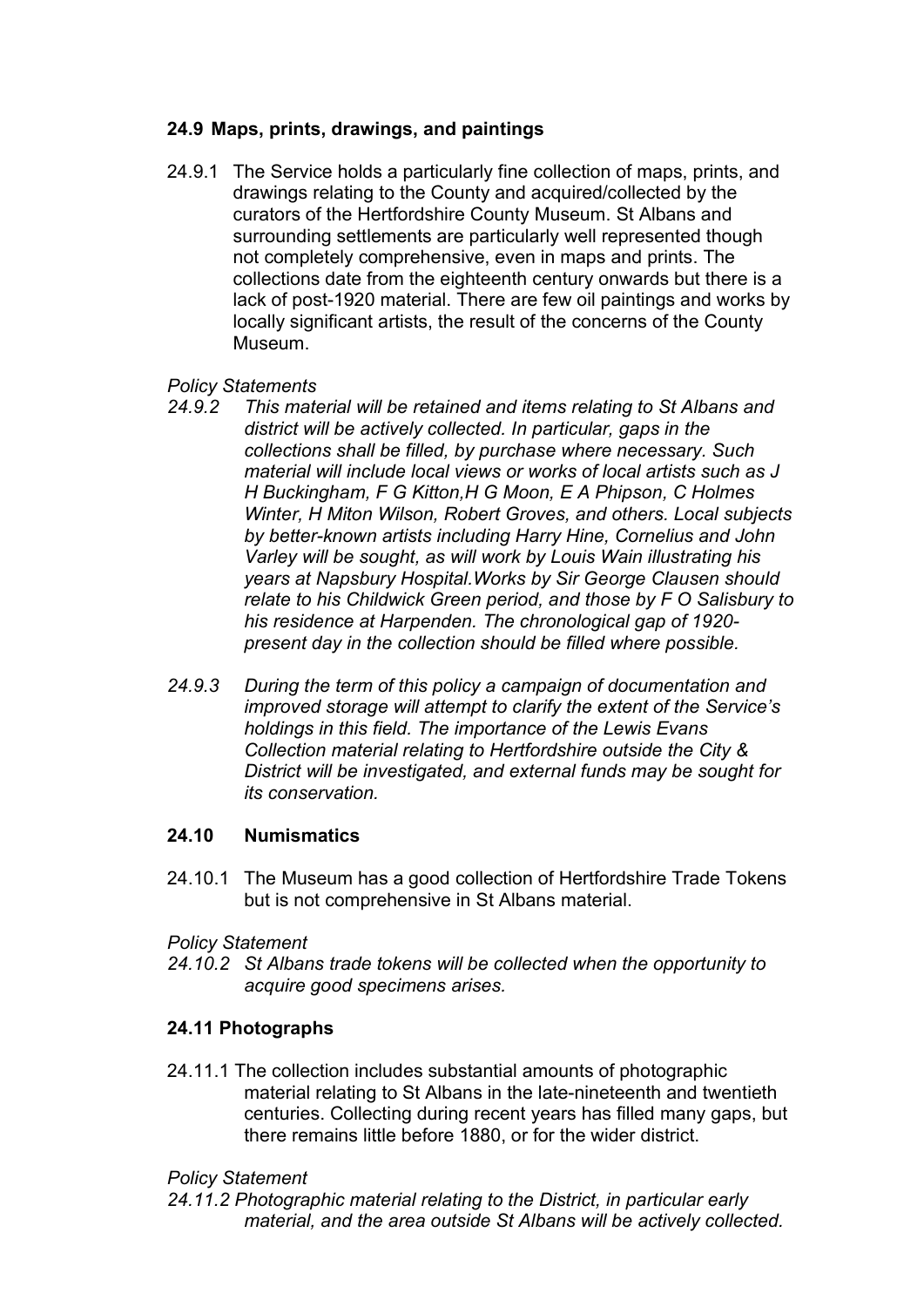### 24.12 Other Printed Material

24.12.1 The Museum has a wide collection of ephemera, with particular strengths in political posters from c. 1840, theatre bills, chap books, mourning cards, WWII official notices etc. There is also a collection of bound copies of various local newspapers covering the late-nineteenth and early-twentieth centuries.

#### Policy Statement

24.12.2 Printed items will be actively collected in consultation with the Herts County Libraries Local Studies Collection which holds much similar material. The Service will seek books and pamphlets relating to St Albans and district, and to its printing industry, from the Boke of St Albans to the Campfield Press.

#### 24.13 Residues of transferred collections (closed collections)

- 24.13.1 The collections of Arms and Armour are a legacy the Ball Collection held by the Hertfordshire County Museum from the 1920s until the 1950s. Although withdrawn by the 1950s the collection had attracted other local donations.
- 24.13.2 Ethnographic material previously held has been passed to Ipswich Museums' Ethnology Department, though some items have been retained as representing St Albans citizens' past activities such as campaigns in India.
- 24.13.3 Hertfordshire Regimental items have mostly been passed to Hitchin Museum

### 24.14 Salaman Collection of trade tools

24.14.1 This is the most important single group of objects in the history collections, and was purchased from Raphael Salaman in 1969. It was assembled by trade rather than by locality and is drawn from all over the country. The collection is therefore national in scope and importance. Salaman used the collection, and other material, as the basis for his Dictionary of Woodworking Tools 1975, and Dictionary of Leatherworking Tools 1986, where many of the more significant items in the collection are illustrated.

#### Policy Statements

- 24.14.2 The tool collection remains a collecting area thought this is not a strong priority in view of the current strength of the collection.
- 24.14.3 Emphasis will be placed on collecting from urban trades (for example the building trades) which are least well represented in public collections here and elsewhere, and where the survival of tools is often poor.
- 24.14.4 Contemporary material will be selectively collected to illustrate modern developments in tool manufacture and use. Other tools which illustrate specific aspects of history, design, construction or use will also be individually acquired.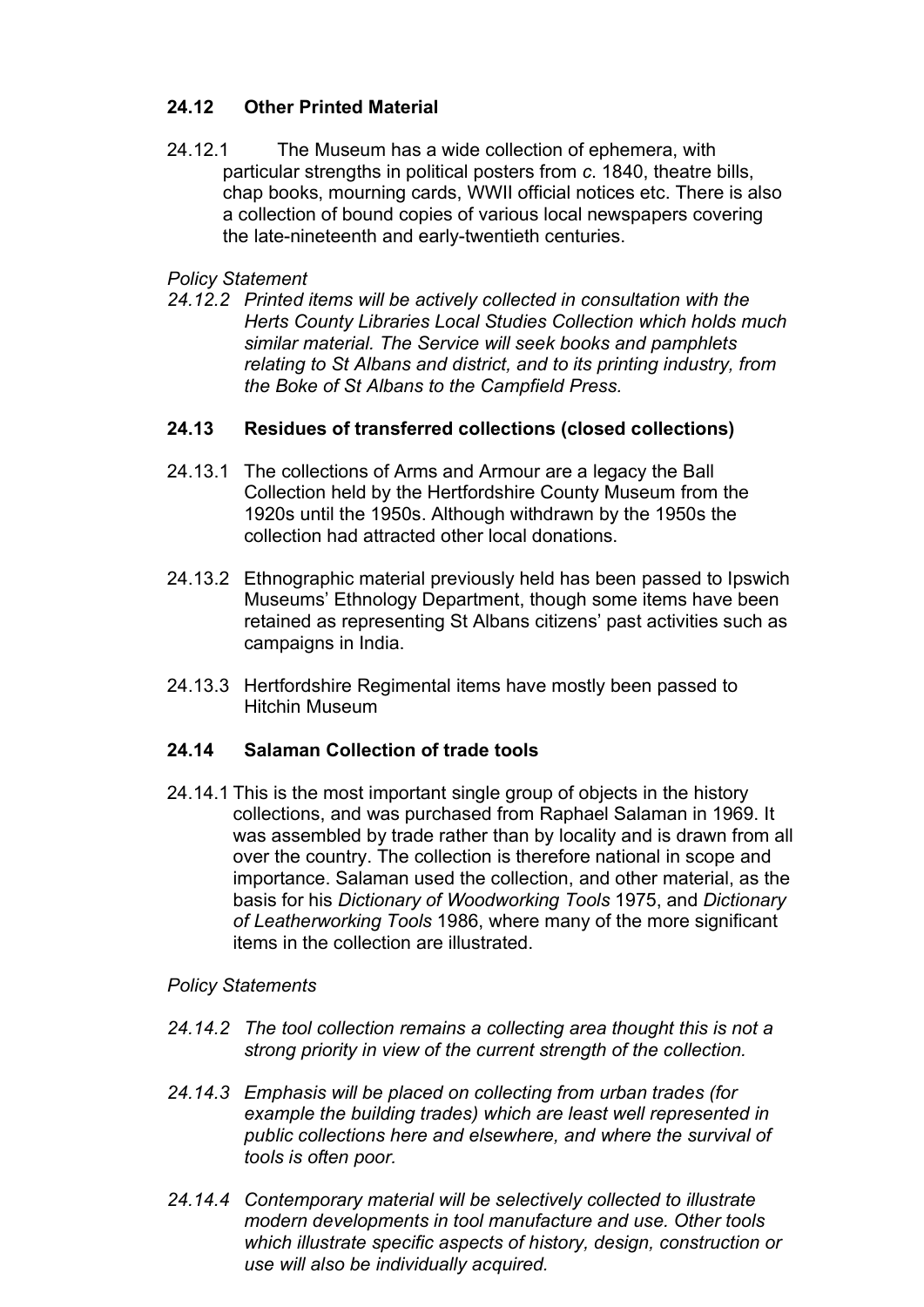#### 24.15 Film

24.15.1 The Museum Service has very limited collections of moving image material made in, or depicting, St Albans. There is no comprehensive list of such material, whether in private or public ownership.

#### Policy Statements

- 24.15.2 Research will be carried out to identify films depicting, made in and otherwise related to St Albans district, and digital copies made where possible. Further efforts will be made to document and obtain the work of Arthur Melbourne-Cooper.
- 24.15.3 Original film stock will be transferred to the Hertfordshire Film Archive held by the East Anglian Film Archive, and copies obtained for the Museum Service's use.

#### 24.16 Twentieth century collecting and contemporary recording

24.16.1 The collections of post-1930 material are have been augmented by recent collecting. The Museum Service has devoted considerable time to recording change within St Albans over the past 15 years, resulting in exhibitions on Food, Domestic Interiors and the Home Front. But much more remains to be done.

#### Policy Statements

- 24.16.2 The retrospective collection of twentieth century life in the district is a Service priority, while it remains a living memory. The selective recording of contemporary life should be designed reduce the need for major retrospective collecting campaigns in the future.
- 24.16.3 The Museums Service will attempt to collect and document both the twentieth century and contemporary life of the District. An integrated approach is favoured, combining material evidence with sound, video, photographic and other forms of record.
- 24.16.4 The Museums Service will record, collect and archive objects, ephemera and oral history from local minority groups, especially the Italian and Asian communities.

### 24.17 Building Records

24.17.1 The Museums Service holds the results of photographic building surveys of St Albans City Centre and similar surveys are held by the Planning Department.

### Policy Statement

24.17.2 Over the term of this policy the Museums Service will liaise with the Planning Department with the object of producing a unified listing of these and other historic buildings records.